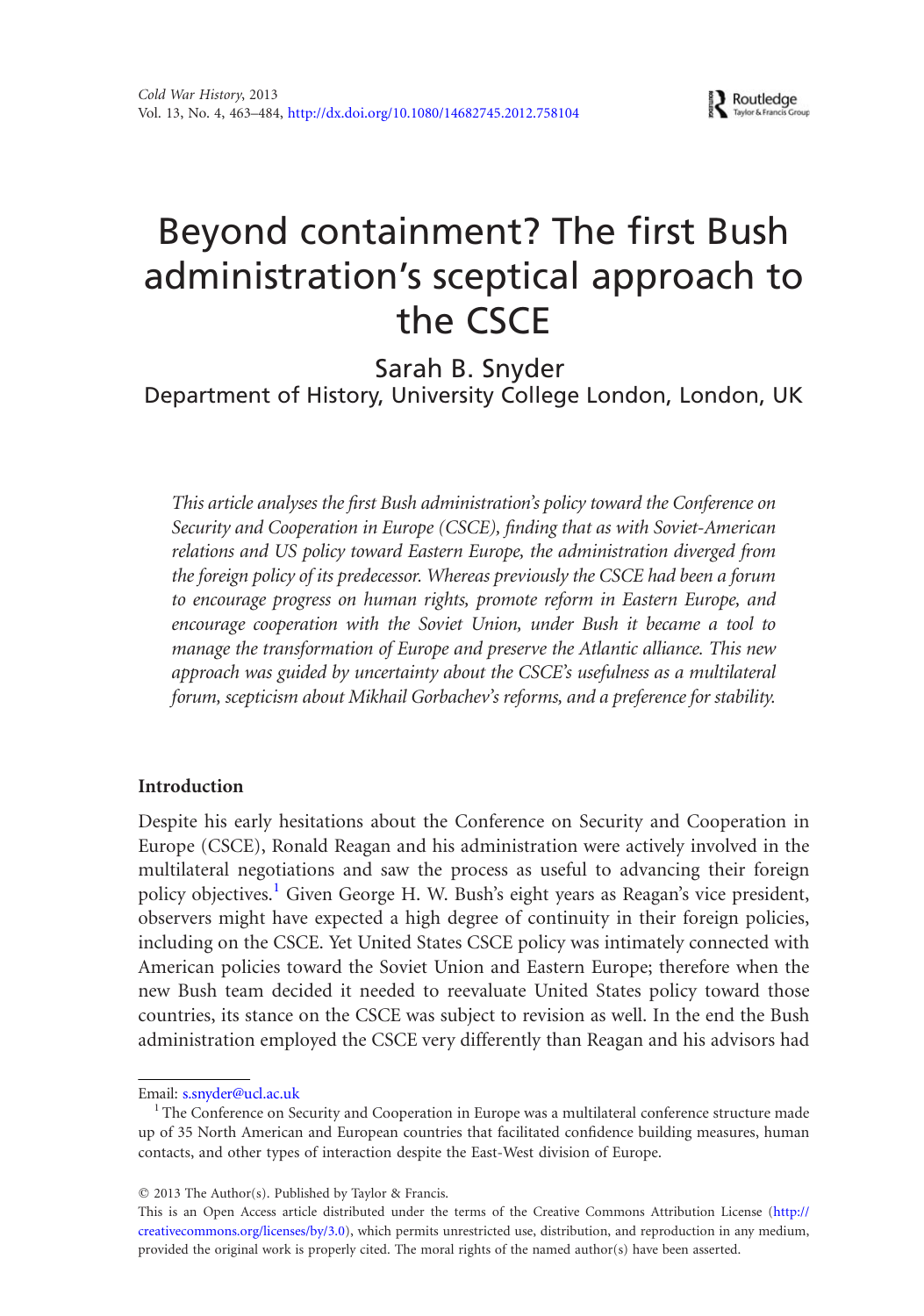done. Whereas the Reagan administration eventually used the CSCE as a forum to encourage progress on human rights, promote reform in Eastern Europe, and encourage cooperation with the Soviet Union, Bush's aides came to see it as a tool to manage the transformation of Europe and preserve the Atlantic alliance, making CSCE policy a further example of discontinuity between the two administrations.<sup>[2](#page-1-0)</sup>

The scepticism that the Bush administration maintained toward the CSCE was likely due to several factors. First, Bush and his foreign policy team questioned the utility of the CSCE as a multilateral forum as well as some specific commitments made by the previous administration. Second, and perhaps more important, the administration's hesitation about the CSCE fit into a broader picture of distrust of Soviet leader Mikhail Gorbachev's programme of reform and Bush's efforts to develop a new approach toward Eastern Europe. Third, the administration prioritised stability over transformation and did not demonstrate a strong commitment to human rights. Given the intersection of these issues, exploring US CSCE policy in these years illuminates some of the principal tenets of Bush's foreign policy.<sup>3</sup>

As early as his January 1989 confirmation hearings, Secretary of State designee James Baker, who had served in the previous administration as chief of staff and treasury secretary, indicated 'some reservations' about the United States's acquiescence to holding a CSCE conference on the human dimension in Moscow, arguing more progress was needed by the Soviet Union. His pronouncement was a signal that the Bush administration would diverge from Reagan and Secretary of State George Shultz's engagement with the Soviets through the Helsinki process.<sup>4</sup> The Moscow Conference on the Human Dimension, scheduled to be held in 1991 and address human contacts, information, culture, and other issues, was agreed to at the closing session of the Vienna CSCE review meeting. After several years of negotiations, agreement was reached just before the end of Reagan's term, which had been a key objective for Shultz.<sup>[5](#page-1-3)</sup> The push to complete the talks before Reagan left office indicated an awareness that a new administration could lead to undesirable delays as well as concerns about how Bush might approach the CSCE. Considerable reform on radio jamming, political prisoners, and exit visas had been a condition to United States agreement. State Department officials such as Shultz took great pride in their role in encouraging such progress; Baker's comment therefore foretold a new foreign policy philosophy.

<span id="page-1-0"></span> $^{2}$  For more on Reagan's CSCE policy, see Sarah B. Snyder, *Human Rights Activism and the End of the Cold War: A Transnational History of the Helsinki Network* (New York: Cambridge University Press, 2011), 135–216.

<span id="page-1-1"></span> $3$  Bush's CSCE policy has not yet received sustained attention in the scholarship on the period.

<span id="page-1-2"></span><sup>4</sup> Don Oberdorfer, 'Baker Wary of Soviet Rights Meeting', Washington Post 19 January 1989, A7. Michael Beschloss and Strobe Talbott suggest there was early evidence of divergence on Soviet-American relations, arguing that when Reagan visited Gorbachev, Bush declared, 'The Cold War isn't over' and reportedly questioned Reagan's 'sentimentality' for Gorbachev. Michael R. Beschloss and Strobe Talbott, At the Highest Levels: The Inside Story of the End of the Cold War (Boston: Little, Brown and Company, 1993), 9. The term Helsinki process refers to the initial Conference on Security and Cooperation in Europe (1972 –75) and all of the related, international meetings that followed.<br><sup>5</sup> Snyder, *Human Rights Activism and the End of the Cold War*, 212.

<span id="page-1-3"></span>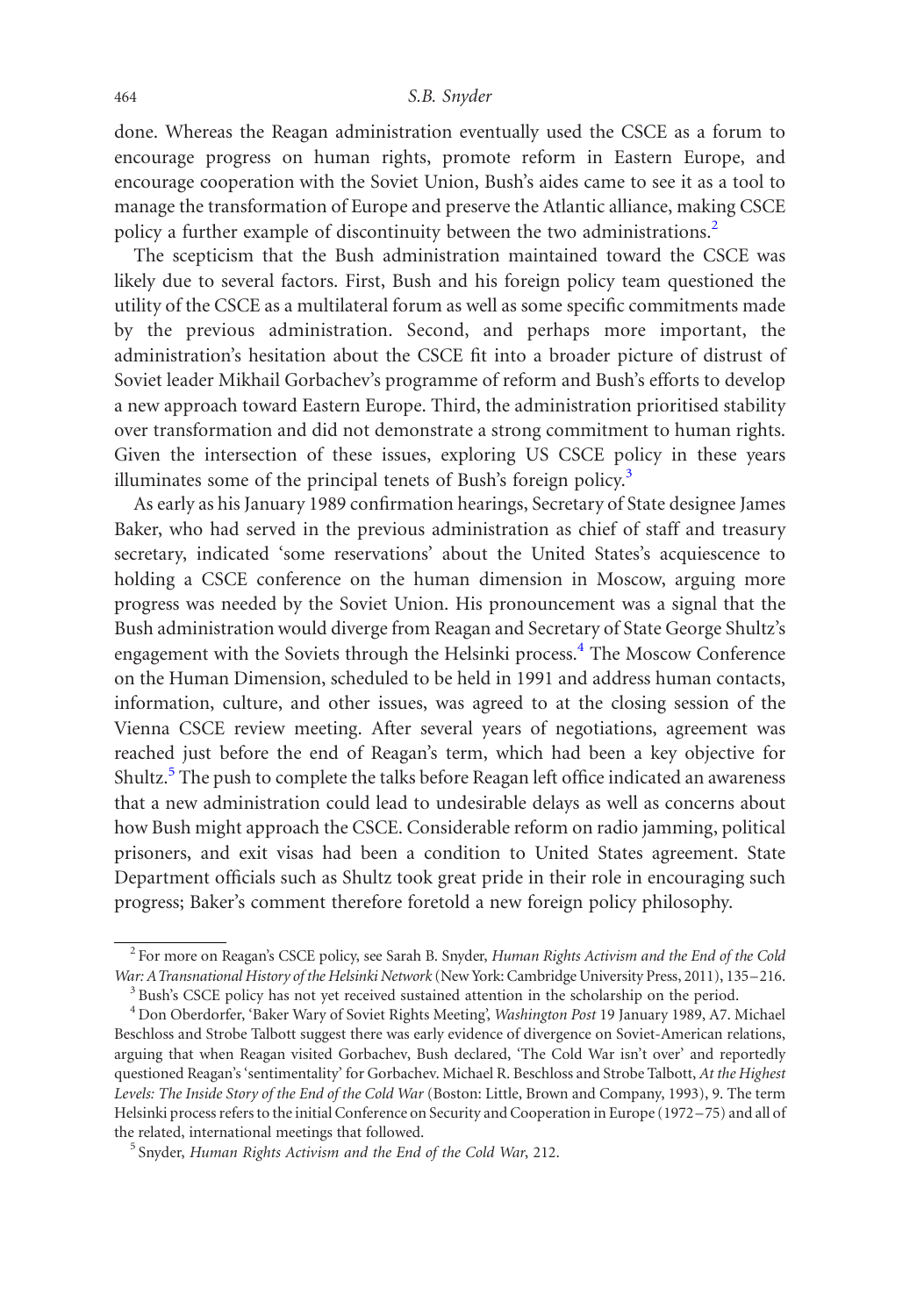Perhaps this new approach to the CSCE was due to the considerable improvements in Soviet human rights practices in the final years of Reagan's term. As Baker noted during one of his visits to Moscow:

I would say that we both agreed that progress on the human rights leg of our agenda has been quite good over the past two or three years. The list of refuseniks has dwindled considerably. The Soviet Union is permitting much freer emigration. They are even legislating that into their laws. So, we do have a changed situation. We will always have human rights on our agenda, but there's a different situation than there was three to four and five years ago. $<sup>6</sup>$  $<sup>6</sup>$  $<sup>6</sup>$ </sup>

More likely it reflected different priorities. The Bush administration was less concerned with reforming the human rights practices of communist regimes than its predecessor had been. In Bush's 1980 campaign for president, he outlined a realist approach to human rights violations: 'We should consider our strategic interests in the world as well as the human rights question.<sup>7</sup> Similarly, Bush's diary entries do not suggest human rights were of great concern to him.<sup>[8](#page-2-2)</sup> Bush's published writings contrast with those of Reagan in that he does not seem to have been moved in the same way by the plight of individuals in Eastern Europe suffering from human rights violations.<sup>9</sup> Furthermore, his chief foreign policy aide Brent Scowcroft had been sceptical of emphasising human rights as a priority in United States foreign policy since the 1976 election.<sup>[10](#page-2-4)</sup>

# Bush's 'strategic pause'

Differences between the Reagan administration's approach toward the CSCE and human rights as opposed to Bush's were connected to a broader project of distinguishing Bush's foreign policy from that of Reagan. According to Baker, Bush 'personally was quite conscious of the need to put his own imprint on policy.['11](#page-2-5) In the words of other observers, the Bush administration wanted to pursue a foreign policy that was more than 'Reagan-plus'.<sup>12</sup> As part of Bush's effort to develop his own foreign

<span id="page-2-0"></span><sup>6</sup> Press Release, 9 February 1990, Folder 20, Box 161, James A. Baker III Papers, Seeley G. Mudd Manuscript Library, Princeton University, Princeton, New Jersey. (Hereafter James A. Baker III Papers.)<br><sup>7</sup> Herbert S. Parmet, *George Bush: The Life of a Lone Star Yankee* (New York: Scribner, 1997), 212.<br><sup>8</sup> George Bush,

<span id="page-2-1"></span>

<span id="page-2-2"></span>Schuster, 1999), 416. See also Andrew Preston, 'The Politics of Realism and Religion: Christian Responses to Bush's New World Order', *Diplomatic History* 34:1 (January 2010): 104.<br><sup>9</sup> Bush's most emotional response to human rights violations came in relation to the Cambodian

<span id="page-2-3"></span>genocide. Jeffrey A. Engel, ed. The China Diary of George H. W. Bush: The Making of a Global President (Princeton: Princeton University Press, 2008), 81, 251, 282.<br><sup>10</sup> David F. Schmitz, *Brent Scowcroft: Internationalism and Post-Vietnam War American Foreign Policy* 

<span id="page-2-4"></span><sup>(</sup>New York: Rowman & Littlefield Publishers, Inc., 2011), 57, 63.<br><sup>11</sup> James A. Baker, *The Politics of Diplomacy: Revolution, War, and Peace, 1989–1992* (New York: G. P.

<span id="page-2-5"></span>Putman's Sons, 1995), 68.<br><sup>12</sup> Derek H. Chollet and James M. Goldgeier, 'Once Burned, Twice Shy? The Pause of 1989', in William

<span id="page-2-6"></span>C. Wohlforth, ed. Cold War Endgame: Oral History, Analysis, Debates (University Park: Pennsylvania State University Press, 2003), 149.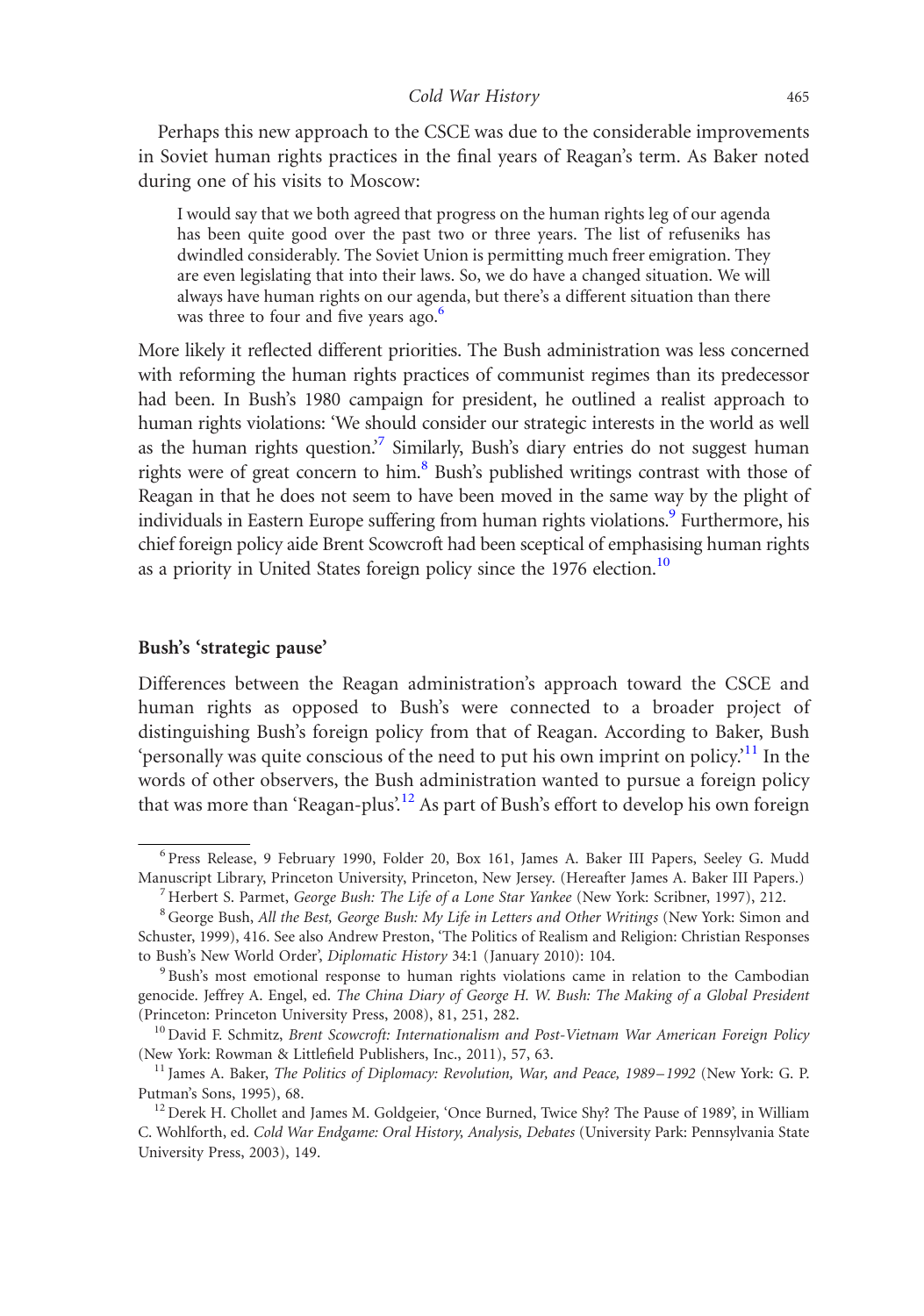policy, he initiated a reevaluation of American policy toward the Soviet Union.<sup>[13](#page-3-0)</sup> According to Baker, Bush wanted to assure himself that 'Gorbachev was for real'.<sup>14</sup> In Bush's view, the reassessment of American policy toward the Soviet Union was intended 'so we can move out in front of Gorbachev'.<sup>15</sup> While the review was underway, Soviet-American relations were largely placed on hold, in what became known as a 'pause'.

Bush's strategic pause was about more than proving he was his own man and escaping Reagan's foreign policy shadow. It also reflected that Bush retained almost none of Reagan's foreign policy advisors; Colin Powell was one exception. Instead he turned to James Baker, Brent Scowcroft, and Dick Cheney as his chief foreign policy aides; all brought attitudes about negotiations with the Soviets formed in the 1970s, not the Reagan years. Cheney and Scowcroft first gained considerable foreign policy experience in Gerald Ford's White House with Scowcroft serving as Ford's National Security Advisor and Cheney as Chief of Staff. The frustration of pursuing détente with the Soviet Union and Reagan's sharp criticism of the policy in the 1976 election campaign had left Scowcroft and Cheney hesitant to cooperate with Soviet leaders.<sup>[16](#page-3-3)</sup> This led Scowcroft to be, in his own words, 'very hard-nosed about Gorbachev'.<sup>17</sup> Scowcroft signalled his distrust when shortly after Bush's inauguration he asserted 'the Cold War is not over.' Furthermore, he expressed some caution about the consequences of such an end: 'There may be, in the saying, light at the end of the tunnel. But I think it depends partly on how we behave, whether the light is the sun or an incoming locomotive.<sup>[18](#page-3-5)</sup> According to diplomatic historian David Schmitz, Scowcroft's approach to United States foreign policy was also shaped by what he saw as the failure of Woodrow Wilson's efforts to 'transform Europe'.<sup>[19](#page-3-6)</sup> Such an interpretation of Versailles helps to explain the Bush administration's resistance to reshaping Europe fundamentally after the fall of the Berlin Wall. Although Baker played a less influential

<span id="page-3-0"></span><sup>&</sup>lt;sup>13</sup> National Security Review - 3, 15 February 1989, <http://bushlibrary.tamu.edu/research/nsr.php>

<span id="page-3-1"></span><sup>(</sup>accessed 2 June 2011).<br><sup>14</sup> Christopher Maynard, *Out of the Shadow: George H. W. Bush and the End of the Cold War (College Station: Texas A & M University Press, 2008), 15.* 

<span id="page-3-3"></span><span id="page-3-2"></span><sup>&</sup>lt;sup>15</sup> Bush, *All the Best*, 418.<br><sup>16</sup> For further discussion, see Chollet and Goldgeier, 'Once Burned, Twice Shy?' 143; Sarah B. Snyder, 'Through the Looking Glass: The Helsinki Final Act and the 1976 Election for President,' Diplomacy and Statecraft 21:1 (March 2010): 87–106; Schmitz, Brent Scowcroft, 54; and Leo P. Ribuffo, 'Is Poland a Soviet Satellite?: Gerald Ford, the Sonnenfeldt Doctrine, and the Election of 1976', Diplomatic History 14 (Summer 1990): 385 –403. Donald Rumsfeld's memoirs are also particularly revealing on this point. For example, discussing the second Strategic Arms Limitation Treaty (SALT II) negotiations, Rumsfeld wrote: 'I was concerned that the Soviet Union had not proved to be true to its word in previous negotiations. The Soviets were not forthcoming about the level of their defense expenditures. They also appeared to have been violating at least the spirit of the first SALT by concealing missile silos and other military infrastructure.' Donald Rumsfeld, *Known and Unknown: A Memoir* (New York: Sentinel, 2011), 229.<br><sup>17</sup> See Schmitz, *Brent Scowcroft*, 95<br><sup>18</sup> David Hoffman, 'Gorbachev Seen as Trying to Buy Time for Reform', *Washington Po* 

<span id="page-3-4"></span>

<span id="page-3-5"></span><sup>1989,</sup> A9. <sup>19</sup> Schmitz, Brent Scowcroft, 11.

<span id="page-3-6"></span>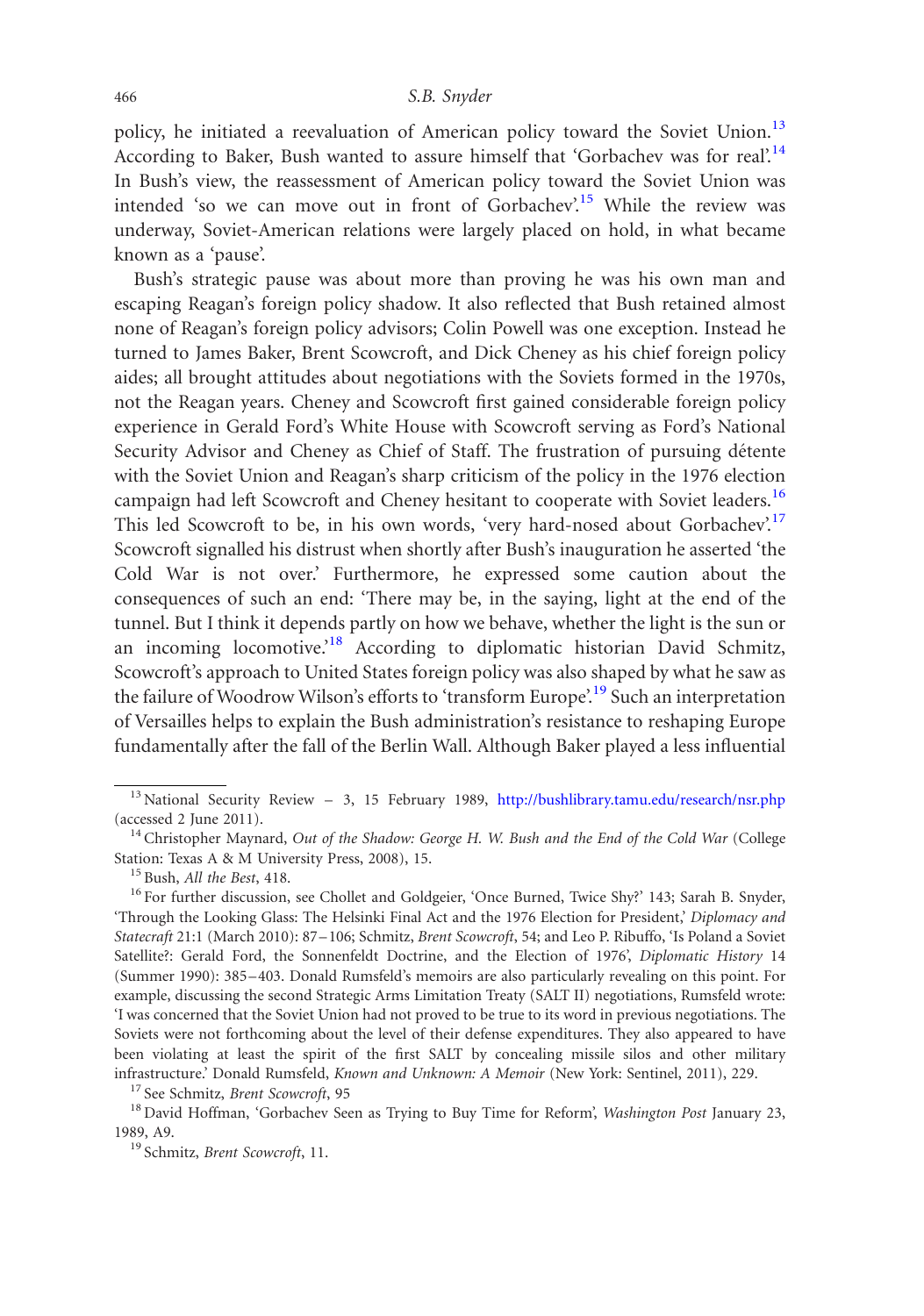role in Ford's administration, he had run Ford's reelection campaign and thus likely internalised some of the same messages as Cheney and Scowcroft on the toxicity of the pursuit of détente to Ford's reelection hopes. Bush's aides suspected that Gorbachev's reforms were intended to strengthen the Soviet Union at American expense. Their review marked an attempt to avoid seduction by Gorbachev and coolly reevaluate Soviet-American relations. Any evaluation of the administration's approach to the CSCE must be located within an assessment of how the 'strategic pause' shaped its policy toward the Soviet Union and Eastern Europe.

Bush outlined his new strategy for incorporating the Soviet Union into the broader European and international community and encouraging further democratisation, economic reform, and changes in Soviet foreign policy at a 12 May 1989 commencement speech at Texas A & M University.<sup>[20](#page-4-0)</sup> The administration, however, maintained a competitive approach to the Soviet Union. Within the Bush White House, many including Press Secretary Marlin Fitzwater were frustrated by what they viewed as a media infatuation with Gorbachev at the expense of Bush and his initiatives. In order to change the narrative and highlight the presumed emptiness of Gorbachev's rhetoric, Fitzwater characterised Gorbachev as engaging in a public relations strategy in a 'drugstore cowboy fashion', intended to highlight that the Soviet leader was making 'promises he can't keep'.<sup>21</sup> Over the course of 1989, American suspicions subsided as steps by Gorbachev demonstrated that his reforms were more than rhetorical, particularly when he did not intervene in Eastern Europe. For Baker, the Soviet response to the fall of the Berlin Wall demonstrated the United States could work with Gorbachev:

They told us early on they weren't going to use force to keep the empire together. And when they didn't that proved that they were telling us the truth and that they could be trusted and that we could do business with them.<sup>22</sup>

In addition, as Bush's term progressed, Soviet and American leaders met and developed personal relationships.

Despite the dramatic changes in Eastern Europe, the Soviet Union itself remained, in 1989, a heavily armed communist state with which the United States hoped to reduce

<span id="page-4-0"></span><sup>&</sup>lt;sup>20</sup> George Bush and Brent Scowcroft, A World Transformed (New York: Vintage Books, 1998), 53-4. In addition, the Bush White House began to think about what a Soviet Union would look like without Gorbachev as its leader. To that end, in an address at the Coast Guard Academy shortly thereafter, Bush again emphasised the need for institutionalisation of reform in the Soviet Union. Parmet, George Bush, 386, 388 –9; and Maynard, Out of the Shadow, x. 39. Many observers, however, were frustrated by the slow pace of the pause and the lack of political innovation it produced.<br><sup>21</sup> Marlin Fitzwater, Call the Briefing!: Reagan and Bush, Sam and Helen: A Decade with Presidents and the

<span id="page-4-1"></span>*Press* (New York: Random House, 1995), 230–3.<br><sup>22</sup> Maynard, *Out of the Shadow*, 41. Similarly, the event offered Bush the opportunity to reassure the

<span id="page-4-2"></span>Soviet Politburo that he would not capitalise on instability in the Soviet sphere of influence. William Forest Harlow, 'And the Wall Came Tumbling Down: Bush's Rhetoric of Silence during German Reunification', in Martin J. Medhurst, ed. The Rhetorical Presidency of George H. W. Bush (College Station: Texas A & M University Press, 2006), 43.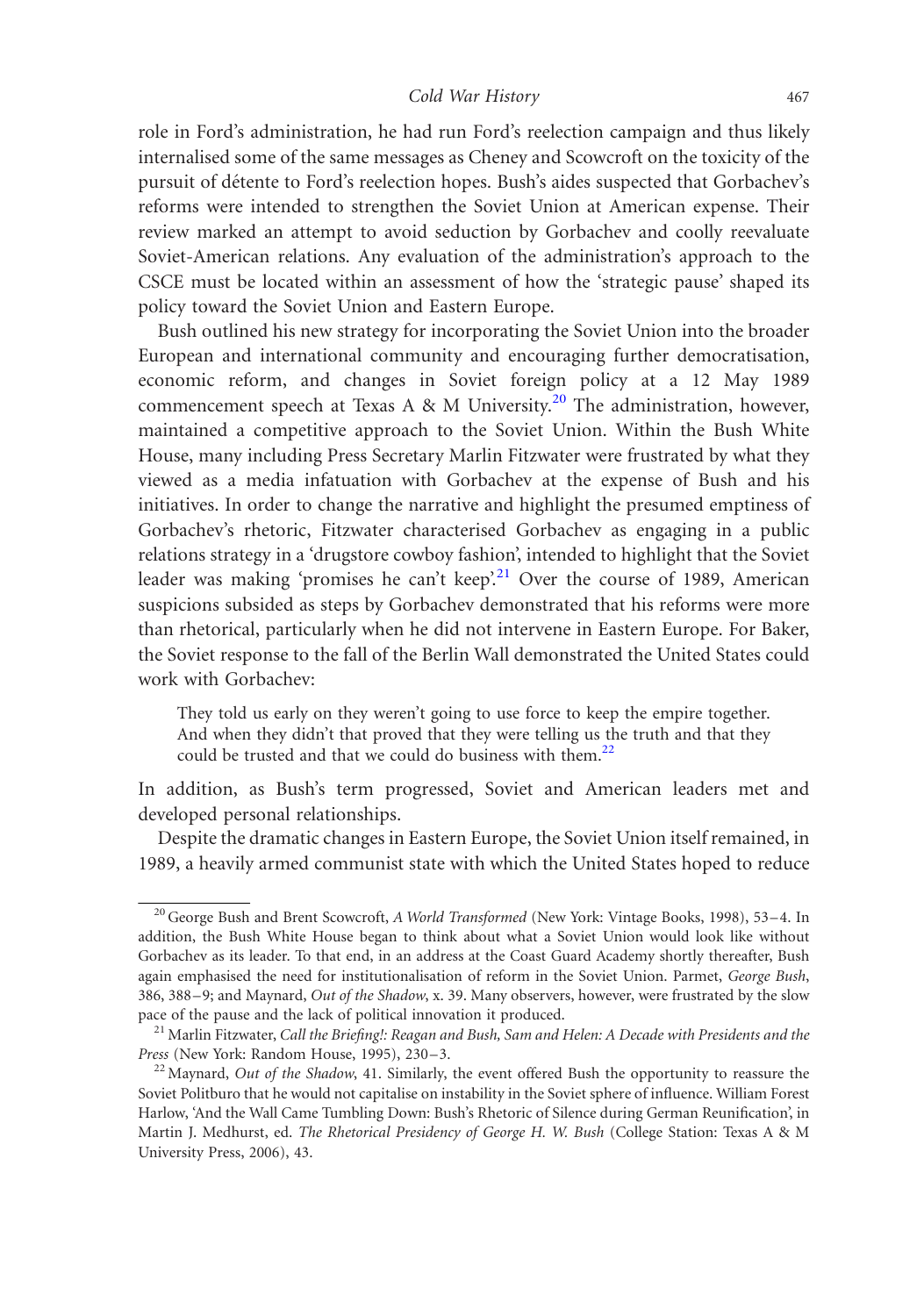tension. After he had been in office for several months, Bush wrote to Gorbachev to propose they meet in person: 'I just want to reduce the chances there could be misunderstandings between us. I want to get our relationship on a more personal basis.<sup>23</sup> The resulting December 1989 meeting in Malta was the first between the two leaders since Bush took office. In the months leading up to the summit, the Bush administration tried to signal a new stage of Soviet-American relations, one characterised by cooperation and proclaimed to represent a 'New World Order'. Scowcroft later admitted that the Bush administration 'cooked up' the new world order as a framework for presenting the new Soviet-American relationship, and soon after announcing it the White House began disassociating itself from the concept.<sup>24</sup>

Demonstrating its continued scepticism about Gorbachev's reforms and concerns that he was getting undue international attention for his proposals, the Bush administration put together a 'basket of initiatives' to ensure that Gorbachev could not seize the advantage from Bush at the meeting.<sup>[25](#page-5-2)</sup> At Malta, the Bush White House did not intend to shy away from uncomfortable topics such as human rights and regional contacts altogether. Bush planned to press Gorbachev to institutionalise the progress his government was making on human rights and to act on outstanding divided family and refusenik cases.<sup>[26](#page-5-3)</sup> Bush also encouraged further improvement, urging Gorbachev to address emigration so that Bush could waive Jackson-Vanik. To that end, Bush gave Gorbachev a list of cases of interest to the United States, noting he hoped that by the subsequent year the United States would have no more lists. Gorbachev reportedly said, 'Let us know how many immigrants you want, and we'll send them to you!'<sup>[27](#page-5-4)</sup>

At the summit, Bush tried to assure the Soviet leader of his favourable intentions. Meeting with Gorbachev on the U.S.S. Belknap, the president said:

I hope you've noticed that as change has accelerated in Eastern Europe recently, we haven't responded with flamboyance or arrogance so as to make your situation more difficult. They say, 'Bush is too timid, too cautious.' I am cautious, but not timid. I've tried to conduct myself in a way so as not to complicate your difficulties. $^{28}$  $^{28}$  $^{28}$ 

Bush's stance was driven by concern about provoking a conservative backlash or crackdown in the Soviet Union, either of which could jeopardise reform there and in Eastern Europe.

<span id="page-5-1"></span><span id="page-5-0"></span><sup>&</sup>lt;sup>23</sup> Bush, *All the Best*, 433.<br><sup>24</sup> Bartholomew H. Sparrow, 'Resumption of History: The Rise and Fall of the New World Order', (paper presented at the Society of the History of American Foreign Relations annual meeting, June 2011).<br><sup>25</sup> Beschloss and Talbott, *At the Highest Levels*, 144.<br><sup>26</sup> Theme Paper: US-Soviet Priorities in 1990, 20 November 1989,

<span id="page-5-2"></span>

<span id="page-5-3"></span>

<span id="page-5-4"></span>Box 108, Baker Papers; Bush and Scowcroft, AWorld Transformed, 162–3; White House Fact Sheet on the Meeting With Soviet Chairman Mikhail Gorbachev in Malta, 4 December 1989, [bushlibrary.tamu.edu/](http://bushlibrary.tamu.edu/research/papers/1989/89120400.html) [research/papers/1989/89120400.html](http://bushlibrary.tamu.edu/research/papers/1989/89120400.html) (accessed 22 May 2006); and Press Themes: Washington Summit, 22 May 1990, [www.foia.state.gov/documents/foiadocs/1539.pdf](http://www.foia.state.gov/documents/foiadocs/1539.pdf) (accessed 6 June 2011).<br><sup>28</sup> Parmet, George Bush, 410-1; and Fitzwater, Call the Briefing!, 261.

<span id="page-5-5"></span>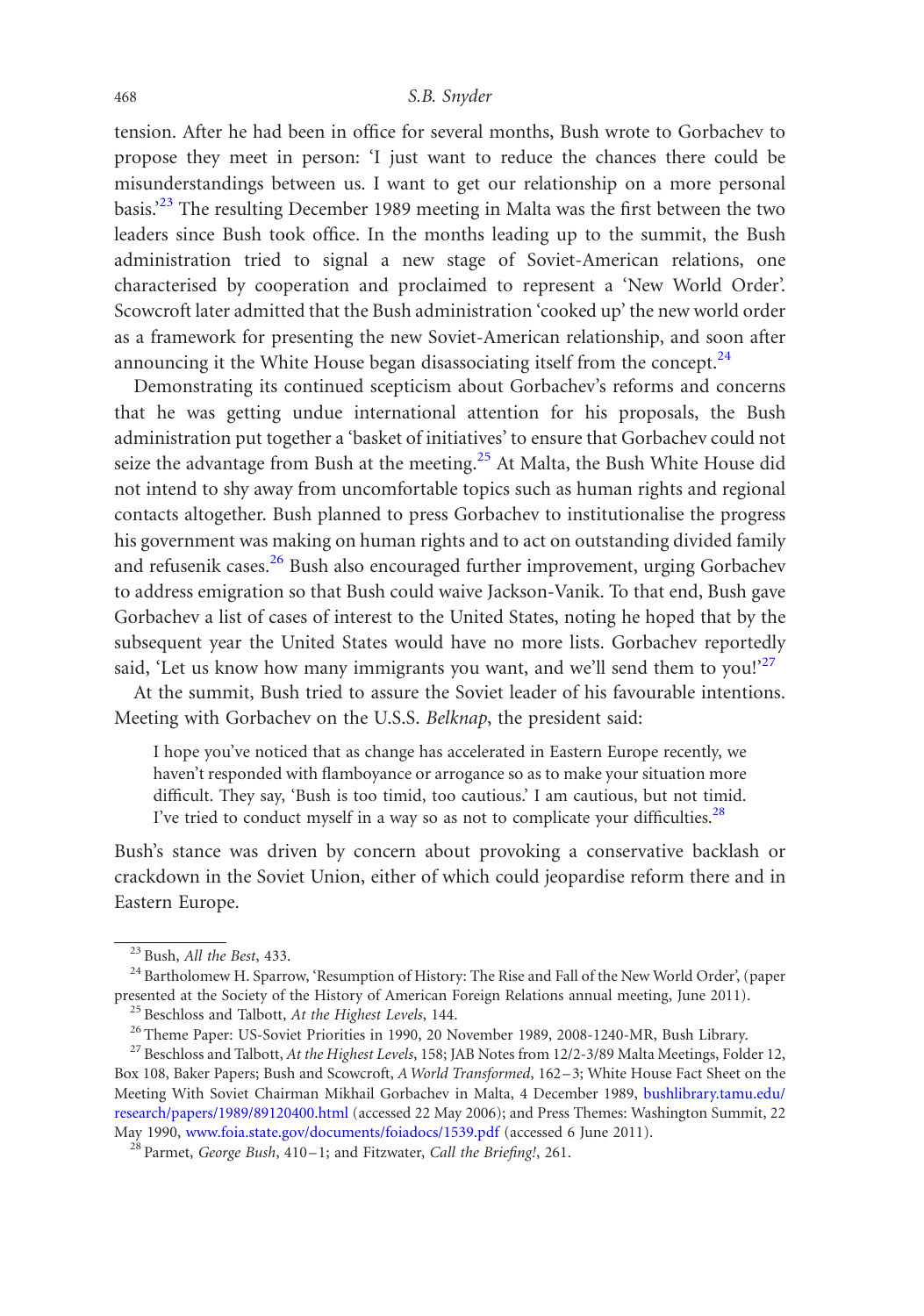At Malta, American and Soviet leaders saw evidence of a new relationship. Despite the stormy seas, Bush regarded Malta as 'enormously successful.<sup>29</sup> Bush reported to the press that:

the climate of the meetings was without rancor and without hostility. I remember a time when I first met Mr. Gorbachev and we talked about human rights, and he became visibly agitated with me for raising it. And I think there's been a great evolution in his thinking on that question, and certainly on his relations with the United States, just as there had been an evolution on my thinking. $30$ 

Scowcroft regards the Malta meeting as an important turning point in Bush and Gorbachev's personal interaction. Although the initial meeting did not resolve all issues between the two countries, it did enable the Bush administration to forge its own, productive relationship with the Soviet leadership.<sup>31</sup> Soviet Foreign Minister Eduard Shevardnadze viewed the meeting so favourably, he declared it where 'the cold war quietly came to an end.<sup>[32](#page-6-3)</sup>

# A Europe whole and free

Scowcroft argued that changes in the Soviet Union not only necessitated a reassessment of Soviet-American relations but also a broadening of United States policy from focusing primarily on the Soviet Union to paying greater attention to Eastern Europe. As part of that move, he wanted to change how the United States differentiated among Eastern European states. Up until this point, American foreign policy had long rewarded states such as Romania that exhibited some independence from the USSR in international relations; Scowcroft argued a more appropriate policy would be to favour states energetically pursuing political and economic reform.<sup>[33](#page-6-4)</sup> A memorandum outlining the national security review to be undertaken regarding Eastern Europe argued: 'We often speak of Eastern Europe as a whole but, of course, we must treat the countries individually. The policies that we design must take discriminating account of the pace and direction of reform in each of these nations.<sup>[34](#page-6-5)</sup>

Initially, Bush articulated American hopes for Eastern Europe and encouraged reform through speeches in Hamtramck, Michigan and Mainz, Germany. Bush and his aides saw the progress in Poland as validation of long-time United States policy; notes

<span id="page-6-0"></span><sup>&</sup>lt;sup>29</sup> Bush, *All the Best*, 448. Fitzwater disagrees with press characterisations of Bush lacking 'vision,' arguing his conduct of the Malta summit demonstrated otherwise. Fitzwater, *Call the Briefing*!, 245–6, 255.

<span id="page-6-1"></span><sup>&</sup>lt;sup>30</sup> Question-and-Answer Session With Reporters in Malta, 3 December 1989, [bushlibrary.tamu.edu/](http://bushlibrary.tamu.edu/research/papers/1989/89120304.html) [research/papers/1989/89120304.html](http://bushlibrary.tamu.edu/research/papers/1989/89120304.html) (accessed 26 March 2006).<br><sup>31</sup> Maynard, *Out of the Shadow*, 51; Chollet and Goldgeier, 'Once Burned, Twice Shy?' 158; and Notes,

<span id="page-6-2"></span>Malta Summit, 2–3 December 1989, in Munteanu, ed. 'The End of the Cold War.' <sup>32</sup> Eduard Shevardnadze, *The Future Belongs to Freedom* trans. Catherine Fitzpatrick (London: Sinclair-

<span id="page-6-3"></span>Stevenson, 1991), 98.<br><sup>33</sup> Bush and Scowcroft, *A World Transformed*, 38.<br><sup>34</sup> National Security Review – 4, 15 February 1989, <http://bushlibrary.tamu.edu/research/nsr.php>

<span id="page-6-4"></span>

<span id="page-6-5"></span><sup>(</sup>accessed 2 June 2011).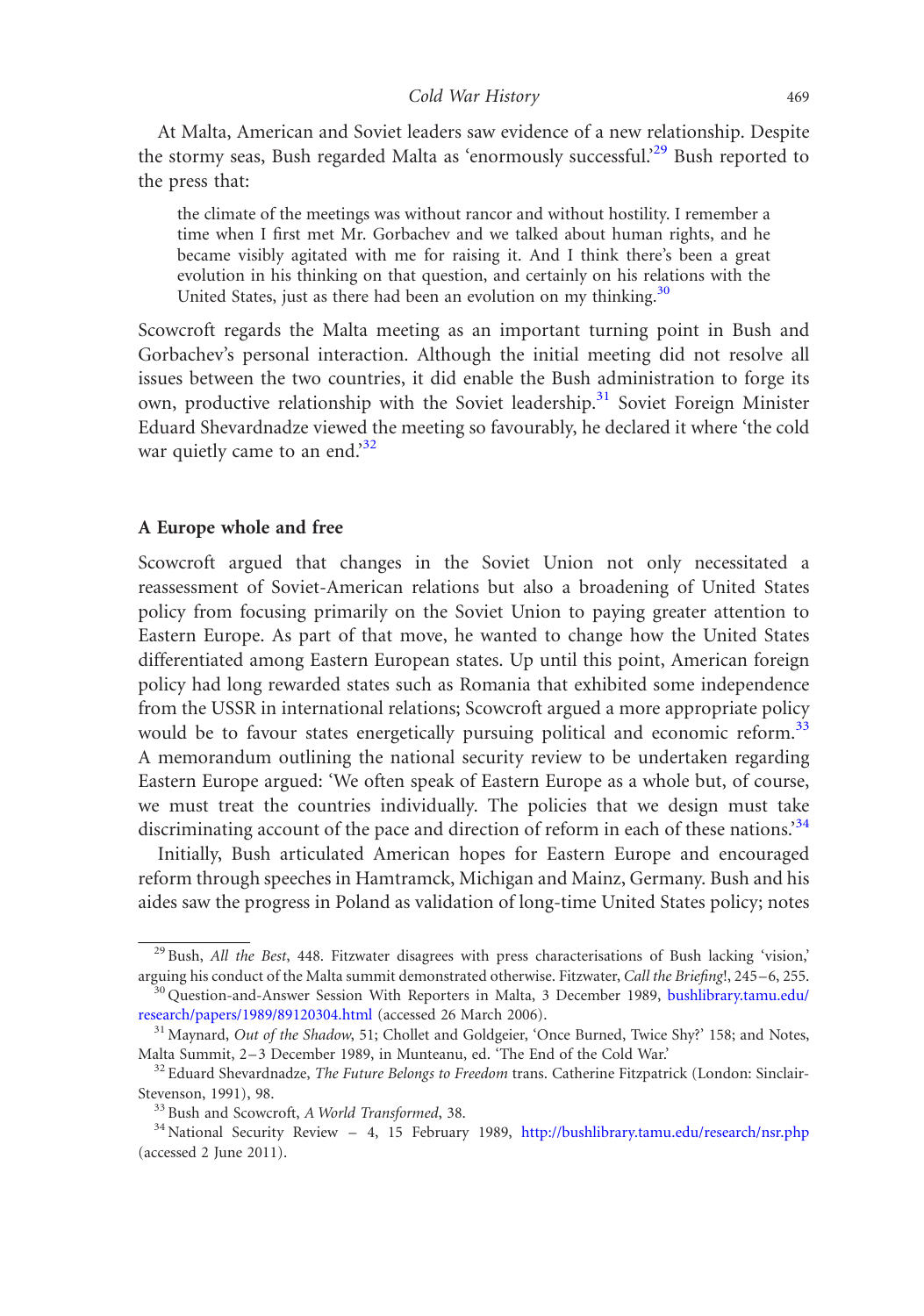by a Bush aide in connection with the Hamtramck speech indicate the administration's conviction that changes in Eastern Europe demonstrated that, 'Containment has worked.<sup>35</sup> Several weeks later, Bush travelled to Germany where he suggested what was at stake in the changes taking place in Eastern Europe: 'The Cold War began with the division of Europe. It can only end when Europe is whole.' More explicitly, he challenged the continuing division of Europe using Gorbachev's own rhetoric: 'There cannot be a common European home until all within it are free to move from room to room.['36](#page-7-1)

As a means of implementing the administration's differentiation policy, Bush travelled to Hungary and Poland in July 1989. Hungary and Poland had made the greatest progress to date in terms of political pluralism, reducing restrictions on travel, and bridging the East-West divide. In planning his trip to Hungary and Poland, Bush consciously exercised restraint: 'The visit, however, was intended primarily to encourage reformers there, yet I had to be cautious about what I said and did ... If massive crowds gathered, intent on showing their opposition to Soviet dominance, things could get out of control.<sup>[37](#page-7-2)</sup> To highlight, and in some respects reward, the liberalisation of Polish politics, Bush met with General Jaruzelski and members of Solidarity, including Lech Wałęsa.<sup>[38](#page-7-3)</sup> In retrospect, Bush reported: 'We had unmistakably demonstrated our support for the process of reform, had done it in a way which gave heart to the Poles without things getting out of hand, and had avoided provoking a backlash.['39](#page-7-4) Polish-American relations expert Gregory Domber, however, notes that Bush's 1989 visit was far more sombre than the high energy trip he made as vice president in 1987 when he had an 'exuberant' session with Wałęsa and the two made a surprise appearance together.<sup>[40](#page-7-5)</sup>

In Hungary, a demonstration of the change underway in the country came when Prime Minister Miklós Németh gave Bush a piece of the barbed wire that had until recently separated Hungary from Austria. In Budapest, Bush recognised the potential role the CSCE could play in facilitating change in Europe: 'The hopeful process of Helsinki points the way to the enhancement of freedom in Central Europe – to a new basis for security and cooperation in all of Europe.['41](#page-7-6) Despite the significant changes, Bush remained cautious in his characterisation of Eastern Europe and was unwilling to declare the Cold War over:

<span id="page-7-0"></span> $35$  Backgrounder for Press Briefing, President's Trip Files to Poland/Hungary 7/89 [1 of 2], OA/ED: CF00716, Subject Files, Condoleezza Rice - 1989-1990, NSC, Bush Library.

<span id="page-7-1"></span><sup>&</sup>lt;sup>36</sup> Remarks to the Citizens in Mainz, Federal Republic of Germany, 31 May 1989, American Presidency Project. For more on Gorbachev's use of the term 'common European home', see Marie-Pierre Rey, ''Europe is our Common Home': A Study of Gorbachev's Diplomatic Concept', Cold War History 4:2 (January 2004): 33–65.<br><sup>37</sup> Bush and Scowcroft, *A World Transformed*, 115.<br><sup>38</sup> Gregory F. Domber, 'Skepticism and Stability: Reevaluating US Policy during Poland's Democratic

<span id="page-7-2"></span>

<span id="page-7-3"></span>Transformation in 1989', Journal of Cold War Studies 13:3 (Summer 2011): 70–1.<br><sup>39</sup> Bush and Scowcroft, *A World Transformed*, 123.<br><sup>40</sup> Domber, 'Skepticism and Stability', 73.<br><sup>41</sup> Press Release, 11 July 1989, President

<span id="page-7-4"></span>

<span id="page-7-5"></span>

<span id="page-7-6"></span><sup>[1</sup> of 2] OA/ID: CF 00868, Roman Papadiuk Files, Bush Library; and Parmet, George Bush, 406.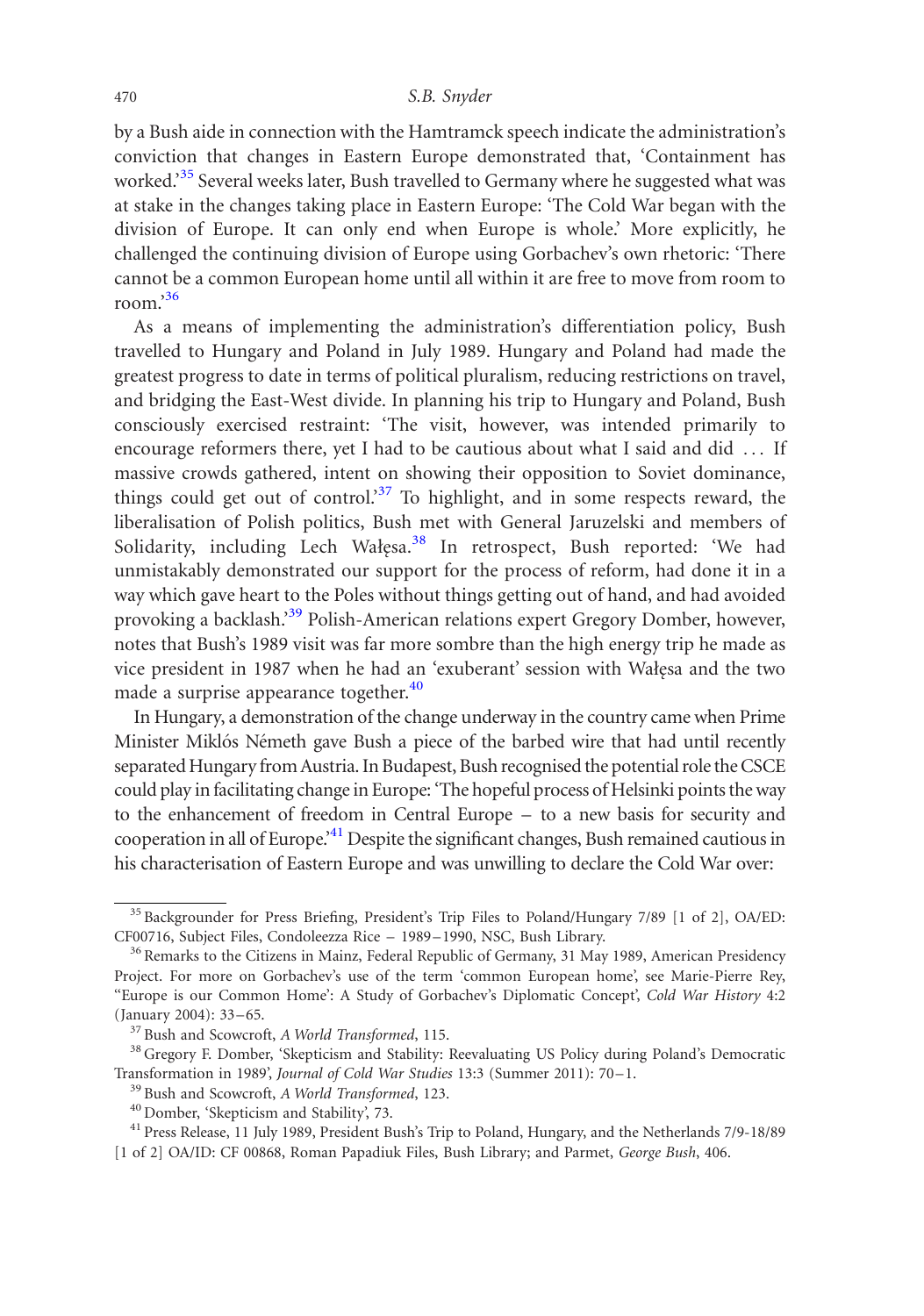I don't like to use 'cold war' .... That has a connotation of worse days in terms of East-West relationship. I think things have moved forward so that the connotation that those two words conjure up is entirely different now. And yet I don't want to stand here and seem euphoric—that everything is hunky-dory between the East and the West on arms or on differences in the economy or no how we look at regional problems. We have some big differences, still. But let's encourage the change. And then I can answer your question in maybe a few more years more definitively.<sup>[42](#page-8-0)</sup>

The challenge faced by the Bush administration was to encourage reform in Eastern Europe without inducing a backlash and provoking reform-oriented leaders to reverse course. Although Bush shared Scowcroft's interest in Eastern European liberalisation, he wanted to avoid instigating a crackdown like the Soviet intervention in Czechoslovakia in 1968 $<sup>43</sup>$  An even greater priority than preventing internal repression,</sup> however, was a conscious effort not to inhibit reform by embarrassing the Soviets.<sup>[44](#page-8-2)</sup> Just as Reagan's adoption of a policy of quiet diplomacy after the 1985 Geneva summit may have enabled progress on Soviet human rights violations, Bush's cautious approach may have given Gorbachev more latitude in his reform, suggesting some continuity between the two administrations and facilitating the eventual relinquish-ment of the Soviet empire in Eastern Europe.<sup>[45](#page-8-3)</sup> After his visits had ended, Bush reiterated that his goals in Poland and Hungary were not to 'poke a stick in the eye of Mr. Gorbachev' but rather to encourage further Soviet reforms.<sup>[46](#page-8-4)</sup> Bush's continued focus on Gorbachev and the Soviet Union despite his travels supports Domber's contention about the administration's 'scepticism' about the prospects for successful Eastern European revolutions.<sup>[47](#page-8-5)</sup>

Only several months later, East Germans breached the Berlin Wall. Freedom of passage between East and West Germany inspired widespread celebrations, although not, notably, at the White House. The administration's response at the time suggested it was out of touch with the enormity of the events unfolding. Before the infamous press conference in which Bush displayed little enthusiasm for the fall of the wall, Bush told his press secretary Marlin Fitzwater, 'I'm not going to dance on the Berlin Wall.

<span id="page-8-1"></span><span id="page-8-0"></span> $42$  Parmet, George Bush, 406.<br> $43$  Beyond not wanting to accelerate the course of reform, Domber has argued the Bush administration took 'steps to slow the pace of change when the democratic revolutions in Poland and Hungary were nearing a crescendo.' Domber, 'Skepticism and Stability', 54.<br><sup>44</sup> This priority fit with Scowcroft's interpretation of the dangers of humiliating a defeated enemy, such

<span id="page-8-2"></span>as happened in the aftermath of World War One. Schmitz, *Brent Scowcroft*, 120.<br><sup>45</sup> Sterling Kernek, 'Realism in the Post-Cold War Era' in Kenneth W. Thompson, ed. *The Reagan* 

<span id="page-8-3"></span>Presidency: Ten Intimate Perspectives of Ronald Reagan (MD: University Press of America, 1997). Gorbachev appreciated that the United States refrained from exploiting Soviet problems for its own gain. For more on Reagan's quiet diplomacy, see Snyder, Human Rights Activism and the End of the Cold War, 164–6.<br><sup>46</sup> Press Release, 13 July 1989, President's Trip to Poland, Hungary, Paris Economic Summit and the

<span id="page-8-4"></span>Netherlands (7/89) [1 of 4], OA/ID: CF 00867, Roman Papadiuk Files, Bush Library. <sup>47</sup> Domber, 'Skepticism and Stability', 54, 78.

<span id="page-8-5"></span>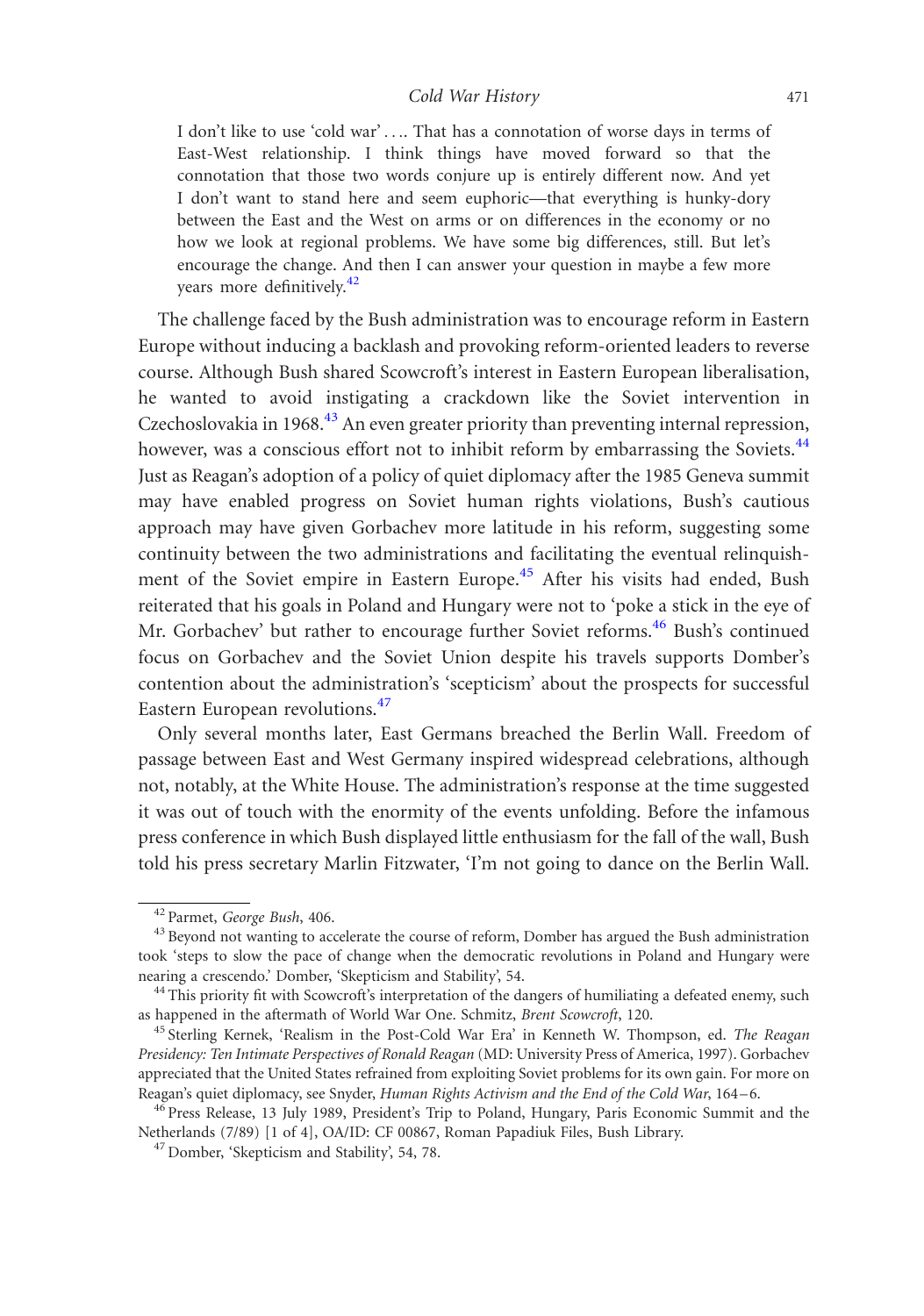The last thing I want to do is brag about winning the cold war, or bringing the wall down. It won't help us in Eastern Europe to be bragging about this.<sup>18</sup>

Bush did ensure that no one could accuse him of bragging about the fall of the wall. Indeed, Senate Majority Leader George Mitchell (D-ME) charged Bush with 'timidity' in his foreign policy toward Europe.<sup>49</sup> CBS reporter Lesley Stahl said: 'People are celebrating the end of the cold war, and President Bush acts like he's asleep.['50](#page-9-2) To external observers, Bush reacted too cautiously in his immediate response and when he finally spoke about the development at greater length in his Thanksgiving Day address. Rather than using the speech to respond in a concrete way to the facts on the ground in Berlin, one observer has written that Bush made only 'a generic celebration of democratic values.<sup>51</sup> Bush's limited response reflected both his cautious nature and his lack of vision for a post-Cold War order. The motivations for new approaches toward the Soviet Union and Eastern Europe as well as the conservative nature of those policies are essential context to understanding how Bush's administration conceived of and operated in the CSCE.

# No pause for the CSCE

Although the Bush administration instituted a strategic pause in its relations with the Soviet Union and Eastern Europe in a bilateral context, in the multilateral CSCE such a step was not possible. The schedule of CSCE meetings had been largely set before Bush entered office and to have suggested revision could have created an international diplomatic incident. In Bush's first year, therefore, the United States participated in CSCE negotiations but demonstrated a lack of engagement.<sup>[52](#page-9-4)</sup>

The Paris Conference on the Human Dimension (CHD) opened in late May 1989 amid accelerating reform in Central and Eastern Europe. The changes in Eastern Europe fostered improvements in East-West relations and facilitated positive steps at Paris. In particular, changes in Soviet policy led to less intransigence on Helsinki issues, enabling the CSCE to become a more productive forum.<sup>[53](#page-9-5)</sup> In his Mainz speech several days after the meeting began, Bush recognised an opportunity for the CSCE to facilitate change in Eastern Europe:

<span id="page-9-0"></span><sup>48</sup> Fitzwater, Call the Briefing!, 262; Maynard, Out of the Shadow, 42; Harlow, 'And the Wall Came Tumbling Down', 43; and Michael Cox and Steven Hurst, "His Finest Hour?' George Bush and the Diplomacy of German Unification', Diplomacy and Statecraft 13:4 (December 2002): 125-7. Scowcroft supported this approach. Schmitz, *Brent Scowcroft*, 119–20.<br><sup>49</sup> Harlow, 'And the Wall Came Tumbling Down', 38.<br><sup>50</sup> Fitzwater, *Call the Briefing!*, 264.<br><sup>51</sup> Harlow, 'And the Wall Came Tumbling Down', 47.<br><sup>52</sup> The Bush

<span id="page-9-1"></span>

<span id="page-9-2"></span>

<span id="page-9-3"></span>

<span id="page-9-4"></span>characterisation of Scowcroft was the 'biggest advocate' in the Ford administration for American attendance at the CSCE summit in Helsinki. Schmitz, *Brent Scowcroft*, 46.

<span id="page-9-5"></span><sup>&</sup>lt;sup>53</sup> United States representatives also met informally with Soviet officials at several points during the Paris meeting to try to resolve individual cases. William Korey, The Promises We Keep: Human Rights, the Helsinki Process and American Foreign Policy (New York: St. Martin's Press, 1993), 283–5.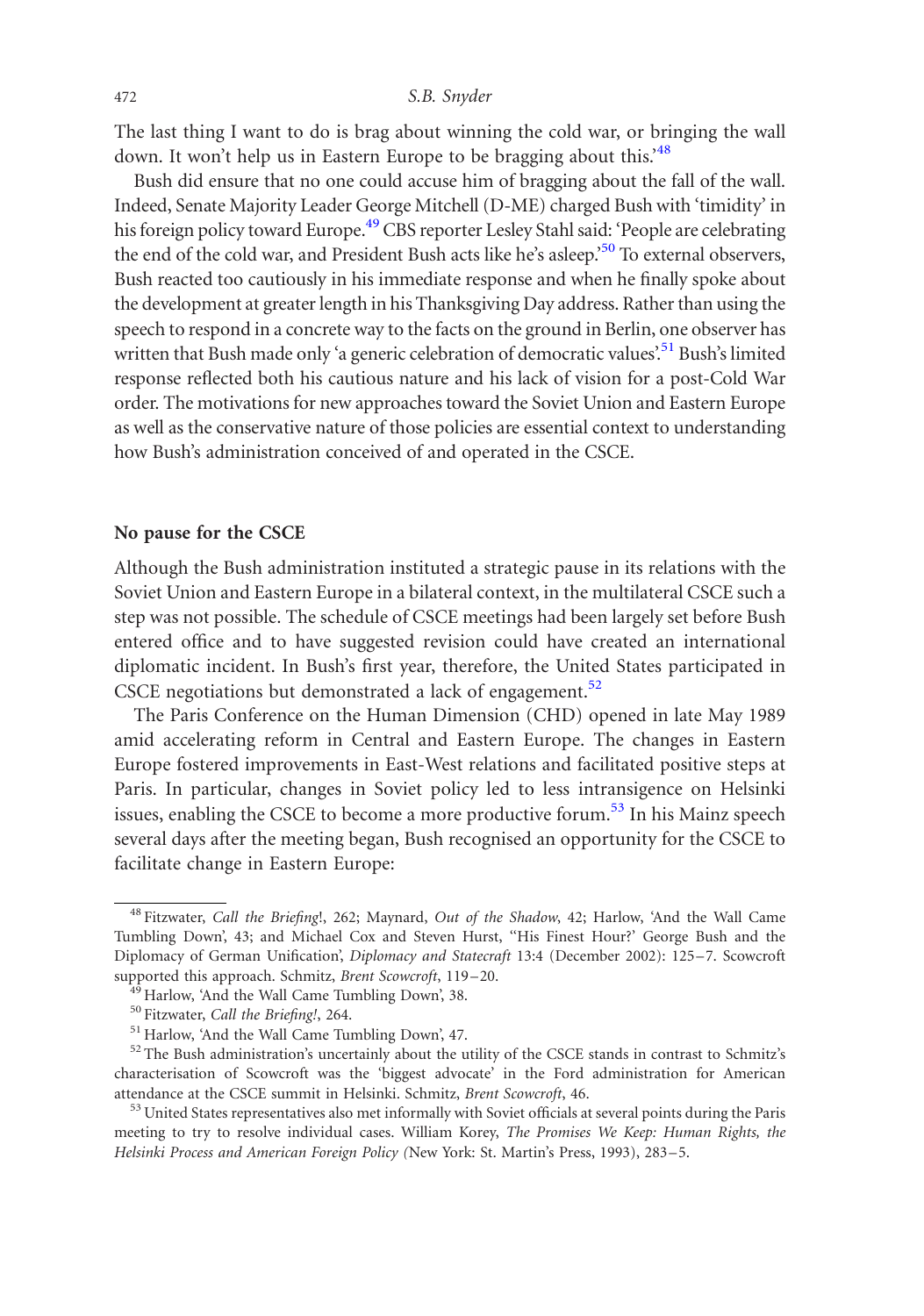I propose we strengthen and broaden the Helsinki process to promote free elections and political pluralism in Eastern Europe ... The foundation for lasting security comes not from tanks, troops, or barbed wire; it is built on shared values and agreements that link free peoples.<sup>[54](#page-10-0)</sup>

The administration, however, sent conflicting signals on the CSCE. Baker did not attend the opening session of the Paris Conference on the Human Dimension, which was seen as evidence of the Bush administration's distance from the CSCE. American officials active on the CSCE, such as members of the Commission on Security and Cooperation in Europe, had urged Baker's participation.<sup>[55](#page-10-1)</sup> Yet, as a State Department official explained, ' ...we and several of our allies believe that CSCE implementation reviews should be held at the experts level only ... ministerial level attendance in Paris could create an unhelpful precedent for attendance at the Moscow Conference in 1991.<sup>[56](#page-10-2)</sup> As at many earlier CSCE meetings, there was a range of proposals seeking to advance respect for human rights. For example, Western proposals sought to ensure religious freedom, minority rights, freedom of movement, the rule of law, trade union rights, and freedoms of assembly, association, and expression.<sup>57</sup> During the meeting other Eastern European states also demonstrated new approaches to human rights and the CSCE. For example, Hungary shifted away from the traditional Warsaw Pact position on exit visas, submitting a proposal with the United States and Austria pressing for their liberalisation.<sup>[58](#page-10-4)</sup> United States delegate Representative Steny Hoyer (D-MD) even introduced a proposal on free, multi-party elections.<sup>[59](#page-10-5)</sup> Although considerable reforms had been implemented in Eastern Europe, Hoyer's proposal was at the least overly optimistic. The interagency dialogue surrounding Hoyer's proposal is currently unavailable, making it unclear how the aggressive outline for political reform fit within Bush's dual priorities of encouraging reform while exercising caution. Although regarded as a productive session, Paris ended without a concluding document due in part to the short period since the end of the Vienna meeting.<sup>[60](#page-10-6)</sup>

<span id="page-10-4"></span>Human Rights in the Helsinki Process', 18 July 1989,  $100^{\text{th}}$  Congress/First Session.<br><sup>59</sup>CSCE/CDHP.33, 20 June 1989, OSCE Archives.<br><sup>60</sup> Although had the delegations desired a concluding document, Romania would have b

<span id="page-10-5"></span>

<span id="page-10-0"></span><sup>54</sup> Remarks to the Citizens in Mainz, Federal Republic of Germany, 31 May 1989, American Presidency Project.<br><sup>55</sup> Ibid., 280; and Commission on Security and Cooperation in Europe, From Vienna to Helsinki: Report

<span id="page-10-1"></span>on the Inter-Sessional Meetings of the CSCE Process, 102<sup>nd</sup> Congress/2<sup>nd</sup> Session. Shultz, however, had not attended the 1985 CSCE Experts Meeting in Ottawa or the 1986 CSCE Experts Meeting in Bern, which were comparable to the conferences on the human dimension.<br><sup>56</sup>Korey, *The Promises We Keep*, 281.<br><sup>57</sup> CSCE/CDHP.1, 14 June 1989, Organisation for Security and Cooperation in Europe Archives, Prague,

<span id="page-10-2"></span>

<span id="page-10-3"></span>Czech Republic; CSCE/CDHP.2, 14 June 1989, ibid; CSCE/CDHP.6, 16 June 1989, ibid; CSCE/CDHP.8, 16 June 1989, ibid; CSCE/CDHP.29, 19 June 1989, ibid. (Hereafter OSCE Archives.)<br><sup>58</sup> Commission on Security and Cooperation in Europe Hearing, 'Paris Human Dimension Meeting:

<span id="page-10-6"></span>impediment. Commission on Security and Cooperation in Europe, 'Conference on Security and Cooperation in Europe', October 1990, CSCE Folder, Box 1 Unprocessed, Joint Baltic American National Committee, Immigration History Research Center, University of Minnesota, Minneapolis, Minnesota; and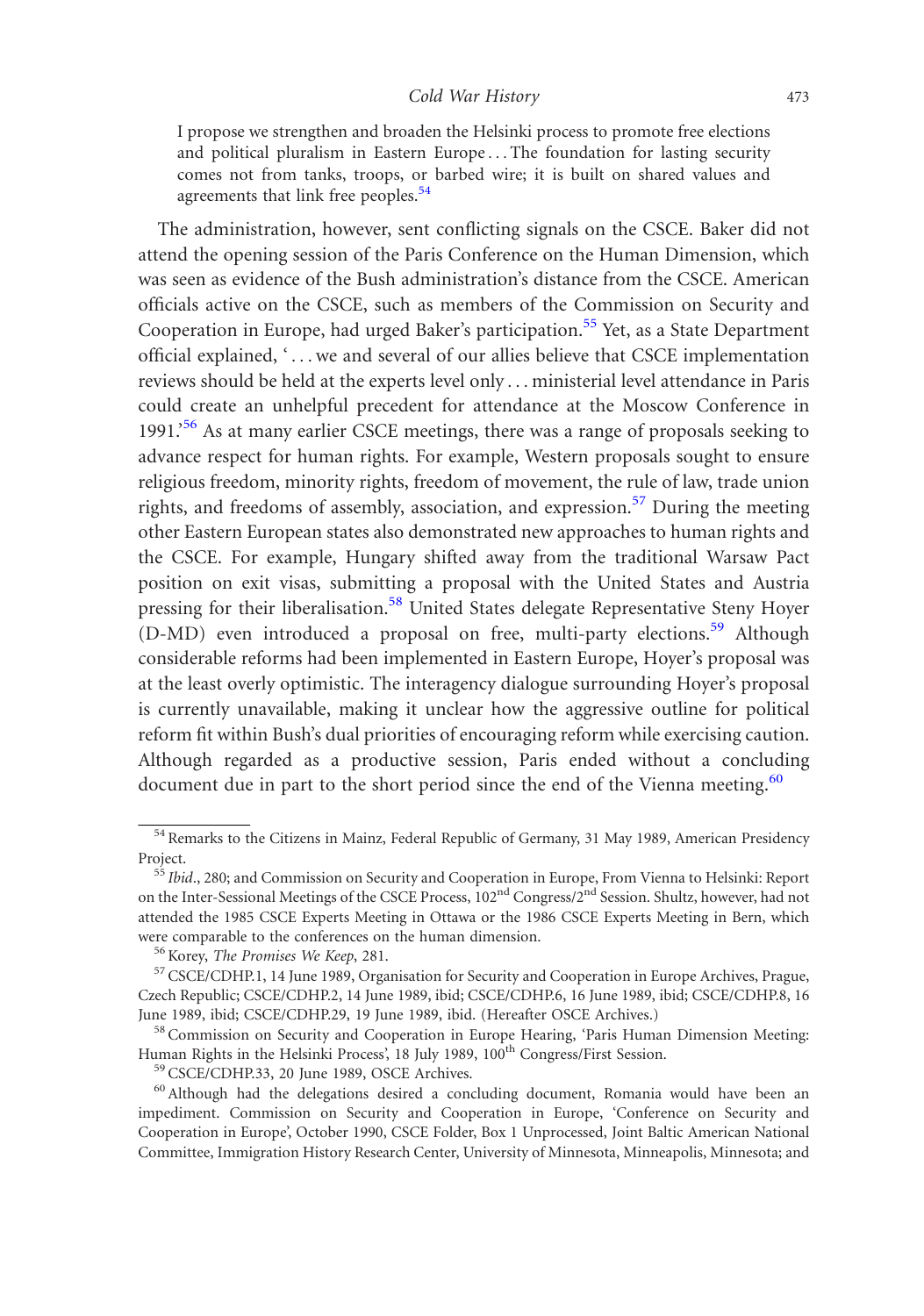# 'A new age of Europe'

The dramatic changes in Eastern Europe in the year between the CHD meetings in Paris and Copenhagen meant that many traditional Helsinki points of controversy between East and West were no longer contentious. In a further sign of the fundamental changes within some CSCE states, the Conference on Economic Cooperation in Europe held in Bonn from 19 March to 11 April 1990 outlined support for market economics.<sup>[61](#page-11-0)</sup> Meetings such as Bonn and Copenhagen charted the way for Eastern Europe to adopt democratic pluralism and market economics. Bush told graduates at the University of South Carolina that the United States intended to 'work to broaden the mandate of the CSCE'. He announced his approach to the upcoming Copenhagen CHD, saying:

Less than a month from now, as one of the 35 nations of the CSCE, the United States will take part in a conference on human rights, including free elections, political pluralism, and the rule of law. And I've instructed Ambassador Max Kampelman, head of our delegation, to seek a new consensus on these cornerstones of freedoms, rights, and democracy. As I said last week at Oklahoma State University, we must work within the CSCE to bring Eastern Europe's new democracies into this commonwealth of free nations.<sup>[62](#page-11-1)</sup>

The proposals Bush enumerated were intended to institutionalise political reform in Eastern Europe to ensure that the recent liberalisation would become permanent. Importantly, however, Bush did not conceive of making the CSCE into a formal institution that some readings of the term 'commonwealth' might have implied.

CSCE delegates to Copenhagen repeatedly remarked on the fundamental changes in Eastern Europe, with the Finnish Minister of Foreign Affairs heralding the changes in Eastern Europe as 'nothing less than a transformation of our Continent'. He went on to attribute considerable responsibility to the CSCE for these changes, saying 'The CSCE is at the core of these developments... it was also a blueprint for action ... . when Europe now speaks of human rights, it increasingly does so in one language.<sup>63</sup> Secretary of State James Baker echoed his sentiments, saying: 'My friends, we are present at the creation of a new age of Europe', and discussed how dissidence in

Footnote 60 continued

Arie Bloed, ed. The Conference on Security and Cooperation in Europe: Analysis and Basic Documents, 1972–1993 (London: Kluwer Academic Publishers, 1993), 92-4. (Hereafter JBANC.)

<span id="page-11-1"></span><span id="page-11-0"></span> $^{61}$  Document of the Bonn Conference, <http://www.osce.org/eea/14081> (accessed 11 November 2012).<br>  $^{62}$  George Bush, 'Remarks at the University of South Carolina Commencement Ceremony in Columbia', 12 May 1990, American Presidency Project.<br><sup>63</sup> Statement, Pertti Paasio (Finland), 5 June 1990, CSCE, Conference on the Human Dimension,

<span id="page-11-2"></span>Copenhagen, Statements, 1990 [1 of 3], Box 8, OSCE/CSCE Files, Records of the International Helsinki Federation for Human Rights, Open Society Archives. Minister of Foreign Affairs of Portugal, João de Deus Pinheiro also eloquently outlined similar ideas. Statement, João de Deus Pinheiro (Portugal), 6 June 1990, CSCE, Conference on the Human Dimension, Copenhagen, Statements, 1990 [3 of 3], Box 9, OSCE/ CSCE Files, Records of the International Helsinki Federation for Human Rights, Open Society Archives.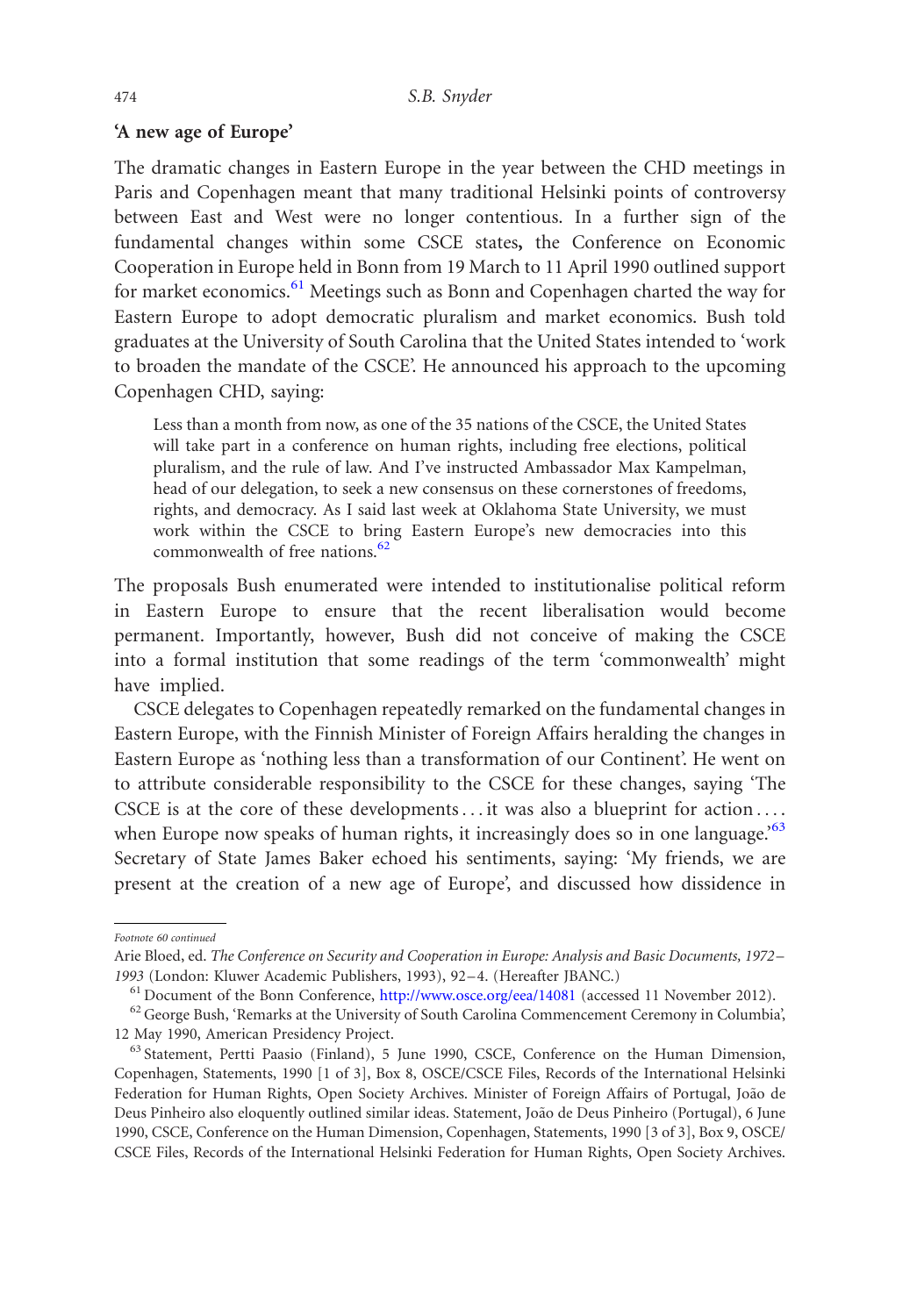Eastern Europe had been inspired by Helsinki monitors 'who risked their lives and liberty to advance the cause of freedom for others'.<sup>[64](#page-12-0)</sup>

American objectives for Copenhagen included the adoption of proposals on free elections, the rule of law, and political pluralism. A number of Paris proposals were reintroduced at Copenhagen, where there was a high degree of consensus. The United States, joined by other allies, again introduced a proposal on elections – that they be held regularly, allow universal suffrage, and offer guarantees that participation be open to different political parties, individuals, and organisations, which was not fully implemented in the concluding document.<sup>[65](#page-12-1)</sup> One of the most broad-reaching and widely supported proposals, however, advocated the significance of the rule of law and such rights as freedom of expression, freedom to assemble and demonstrate, freedom of association, including membership in a trade union, freedom of thought, freedom of movement, freedom of private property and was included in large part in the concluding document. The proposal was intended to alter the fundamental foundations of state and society in Eastern Europe.<sup>[66](#page-12-2)</sup> That such proposals could gain support from Eastern and Western states at the Copenhagen meeting evidenced the dramatic shifts that had taken place in Europe. Systemic changes in CSCE states were reflected in the rearrangement of states supporting and opposing many proposals first submitted at Paris. For example, the German Democratic Republic (GDR) announced it was now co-sponsoring eight Western proposals on freedom of expression, freedom of association, and the role of NGOs.<sup>67</sup> Commenting on the new configurations, United States ambassador to the Copenhagen meeting Max Kampelman, who had struggled to elicit cooperation from the East at the 1980–83 Madrid CSCE review meeting, wrote: 'The Soviets have been extremely cooperative with me and ready to accept most anything within reason. The newly initiated democracies began to feel their oats.<sup>68</sup>

The Copenhagen meeting moved the Helsinki process beyond emphasising human contacts and human rights in that the concluding document declared an explicit connection between Europe, the CSCE, and pluralistic democracy. For many, the Copenhagen concluding document reaffirmed their belief in the power of the CSCE to influence the course of the Cold War. Between the Bonn and Copenhagen agreements, the CSCE had facilitated commitments to pursue democratic systems based on the

<span id="page-12-0"></span><sup>64</sup> Press Release, 11 June 1990, C.S.C.E. Ministerial 10/1/90, Chronological File, 1989–93, Speech File Backup Files, Speechwriting, White House Office of, George Bush Library. Under pressure from the Commission, Baker attended the opening of the Copenhagen meeting. Commission on Security and Cooperation in Europe, From Vienna to Helsinki: Report on the Inter-Sessional Meetings of the CSCE<br>Process, 102<sup>nd</sup> Congress/2<sup>nd</sup> Session.

<span id="page-12-1"></span><sup>&</sup>lt;sup>65</sup> CSCE/CHDC.2, 5 June 1990, OSCE Archives; and Statement, Steny Hoyer (United States), 15 June 1990, in Commission on Security and Cooperation Hearing, 'Copenhagen CSCE Meeting on the Human Dimension', 18 July 1990, 101<sup>st</sup> Congress/Second Session.<br><sup>66</sup> CSCE/CHDC.16, 8 June 1990, OSCE Archives.<br><sup>67</sup> CSCE/CHDC.Inf.4, 14 June 1990, OSCE Archives. See also CSCE/CHDC/Inf.2, 11 June 1990, OSCE

<span id="page-12-2"></span>

<span id="page-12-3"></span>Archives; CSCE.CHDC/Inf.5, 18 June 1990, *Ibid.* 68 Telegram, AmEmbassy Copenhagen to SECSTATE, 27 June 1990, Box 35, Max M. Kampelman Papers,

<span id="page-12-4"></span>Minnesota Historical Society, St. Paul, Minnesota (Hereafter Max M. Kampelman Papers).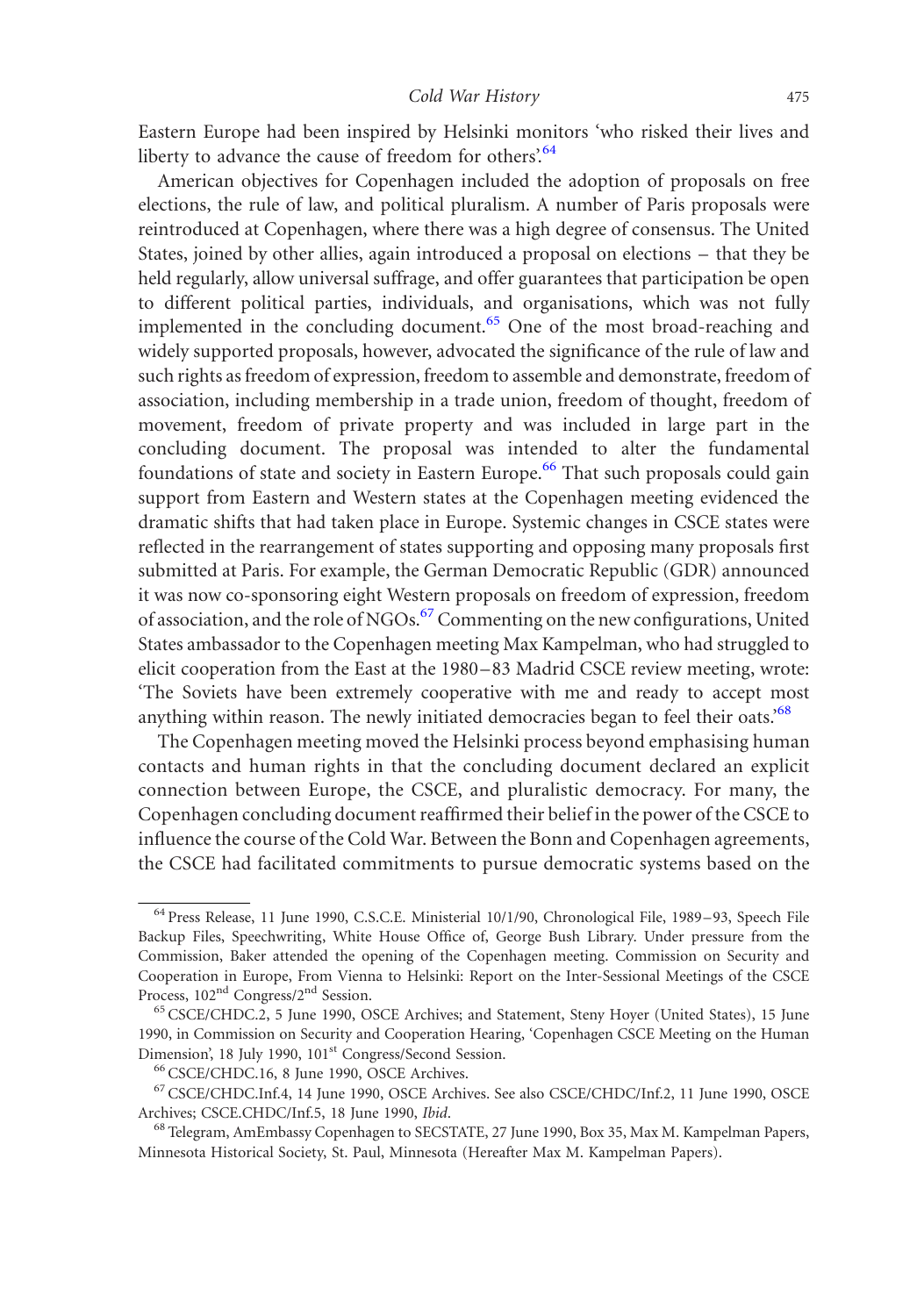rule of law and a market economy. At Copenhagen, the delegates committed themselves to free elections, representative government, the rule of law, and a range of fundamental freedoms not previously adhered to under communist regimes. The Copenhagen agreement included protections against torture and promoted democratic values.<sup>[69](#page-13-0)</sup> The significance of the Copenhagen CHD went beyond the dramatic scope of the terms agreed to at Copenhagen to the likelihood that these provisions would actually be implemented throughout the CSCE, still a new phenomenon in the Helsinki process.

Kampelman wrote to the State Department that the United States delegation in Copenhagen had fulfilled Bush's mandate, announced at the University of South Carolina, to achieve a document on 'general elections, political pluralism and the rule of law, the key building blocks of accomplishing freedom.<sup>[70](#page-13-1)</sup> Shortly thereafter the president issued a statement commending the agreement in Copenhagen as fulfilling the goals he had articulated and 'laying precisely that foundation for freedom'.<sup>71</sup> 'The promise of the 1975 Helsinki Accords now has become a program of democratic action', a White House statement declared, heralding the Copenhagen document.<sup>[72](#page-13-3)</sup> Traditional CSCE issues such as divided families and political prisoners were largely resolved by the end of the Copenhagen meeting. The fall of communism in Eastern Europe, however, produced new challenges for the CSCE to confront.<sup>[73](#page-13-4)</sup>

Copenhagen prompted greater US engagement with the Helsinki process, but American scepticism nonetheless remained about the utility of the CSCE and particularly its potential institutionalisation. Baker, on background, said, 'I think the Europeans have always been favorably disposed toward a greater role for CSCE than has the United States. After all, we have talked at length about the importance of NATO to a continuing US role in Europe and it remains very important.<sup>[74](#page-13-5)</sup> When the Bush administration repeatedly talked about developing a 'new architecture' for Europe, the role it intended for the CSCE was largely unclear. Notably, the Bush administration opposed utilising the CSCE as a forum to discuss German reunification.[75](#page-13-6)

Given that the CSCE was not established or structured to thrive in a time of such transition, various adjustments to what was now acknowledged to be a productive

<span id="page-13-0"></span><sup>&</sup>lt;sup>69</sup> Thomas Buergenthal, 'The Copenhagen CSCE Meeting: A New Public Order for Europe', *Human Rights Law Journal* 11 (1990): 217 – 31.

<span id="page-13-1"></span> $\frac{20}{70}$  AmEmbassy Copenhagen to SecState, 27 June 1990, Box 35, Max M. Kampelman Papers.<br><sup>71</sup> Press Release, 29 June 1990, Box 35, Max M. Kampelman Papers.<br><sup>72</sup> Statement by the President, 29 June 1990, Box 35, Max M.

<span id="page-13-2"></span>

<span id="page-13-3"></span>

<span id="page-13-4"></span>CSCE states turned their attention to dilemmas such as ethnic tension, the future role of European military alliances, and CSCE institutionalisation. The rising tension and violence in Yugoslavia, in particular, presented a considerable crisis for the CSCE, which did not have an effective deterrent mechanism, raising questions about possible modifications to the CSCE framework. <sup>74</sup> Press Briefing Transcript, 4 June 1990, Folder 16, Box 163, James A. Baker III Papers. <sup>75</sup> Bush and Scowcroft, *A World Transformed*, 236–7.

<span id="page-13-5"></span>

<span id="page-13-6"></span>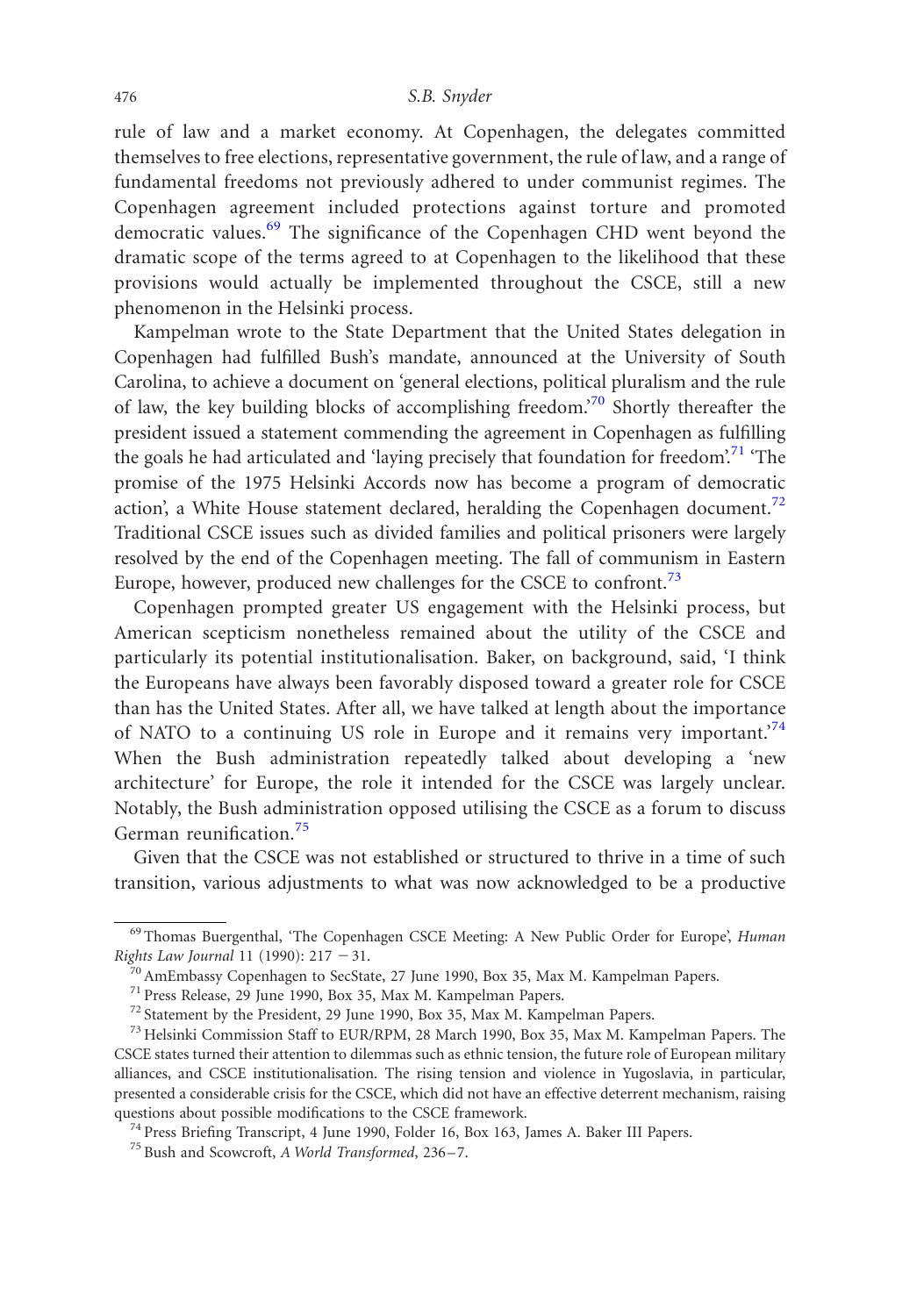European framework were considered. The Soviet Union proposed elevating the CSCE to replace the existing East and West military alliances and dismantling NATO and the Warsaw Pact.<sup>[76](#page-14-0)</sup> According to Gorbachev, both he and West German Chancellor Helmut Kohl wanted to use the CSCE to overcome the divisions in Europe and establish a European security system built around the CSCE framework. The United States, much as it had done in early discussions about a European Security Conference in the 1960s, did not support the idea of replacing NATO with the CSCE, an institution based on a consensual decision-making process, which the United States believed was ill-suited for such a role.<sup>[77](#page-14-1)</sup> The United States's view was no doubt also driven by the belief that elevating the CSCE would lead to the departure of American forces from Europe, invariably reducing United States influence there.<sup>[78](#page-14-2)</sup>

The future of the CSCE was therefore under regular discussion, including at the 1990 Washington summit. With the downfall of communism in Eastern Europe, the Soviet Union was without its buffer of satellite states, long thought essential to preserving Soviet security. Gorbachev therefore struggled with how to confront potential German unification and the changing security circumstances in Europe. At the Washington summit, Bush and Gorbachev agreed to fortify the CSCE, as one step to assuaging Soviet concerns about German reunification.<sup>[79](#page-14-3)</sup> With the GDR as a member of the Warsaw Pact, the Soviet Union had always retained some level of control over potential German aggression, and Gorbachev saw the CSCE as a possible mechanism to keep a newly reunified Germany in check as it was an institution devoted in part to European security to which the USSR and Germany would both be parties. As a result of its own commitment, the United States was able to convince the Soviets to accept existing CSCE formulations on peaceful change of borders and freedom to choose a military alliance to govern a unified Germany.<sup>[80](#page-14-4)</sup>

Although not raised as prominently or as often as in the Reagan years, the Bush administration continued to press for Soviet compliance with the human contacts provisions of the Helsinki Final Act. Bush's briefing materials for his Washington summit meeting with Gorbachev urged him to pressure the Soviet leader on human rights, suggesting that institutionalisation would facilitate 'the foundation of a genuine partnership between us'.<sup>[81](#page-14-5)</sup> Bush pushed Gorbachev in particular on remaining

<span id="page-14-0"></span><sup>&</sup>lt;sup>76</sup> Jacques Levesque, *The Enigma of 1989: The USSR and the Liberation of Eastern Europe (Los Angeles: University of California Press, 1997), 227. The Warsaw Pact formally dissolved on 1 July 1991.* 

<span id="page-14-2"></span><span id="page-14-1"></span><sup>&</sup>lt;sup>77</sup> Korey, *The Promises We Keep*, 309.<br><sup>78</sup> Elizabeth Pond, 'An Overview', in Samuel J. Wells, Jr. ed. *The Helsinki Process and the Future of Europe* (Washington, DC: The Wilson Center Press, 1990), 2.<br><sup>79</sup> Bush and Scowcroft, *A World Transformed*, 274.<br><sup>80</sup> Ibid., 274; Don Oberdorfer, From the Cold War to a New Era: The United States and the Soviet Union,

<span id="page-14-3"></span>

<span id="page-14-4"></span><sup>1983 –1991</sup> (Baltimore: Johns Hopkins University Press, 1998), 417, 427, 429; Telegram, 19 May 1990, [www.foia.state.gov/documents/foiadocs/000053DC.pdf](http://www.foia.state.gov/documents/foiadocs/000053DC.pdf) (accessed 10 May 2006); Chronology, 'CSCE Meeting and Conferences, 1989 –90', Conference on Security and Cooperation in Europe, Box 1, Subject Files, Press Office, Bush Library; and Baker, *The Politics of Diplomacy*, 251–2, 254–5.<br><sup>81</sup> Human Rights, 1 June 1990, Washington Summit June 1990, OA/ID: CF0717 [2 of 4], Subject Files,

<span id="page-14-5"></span>Condoleezza Rice Files, NSC, Bush Library.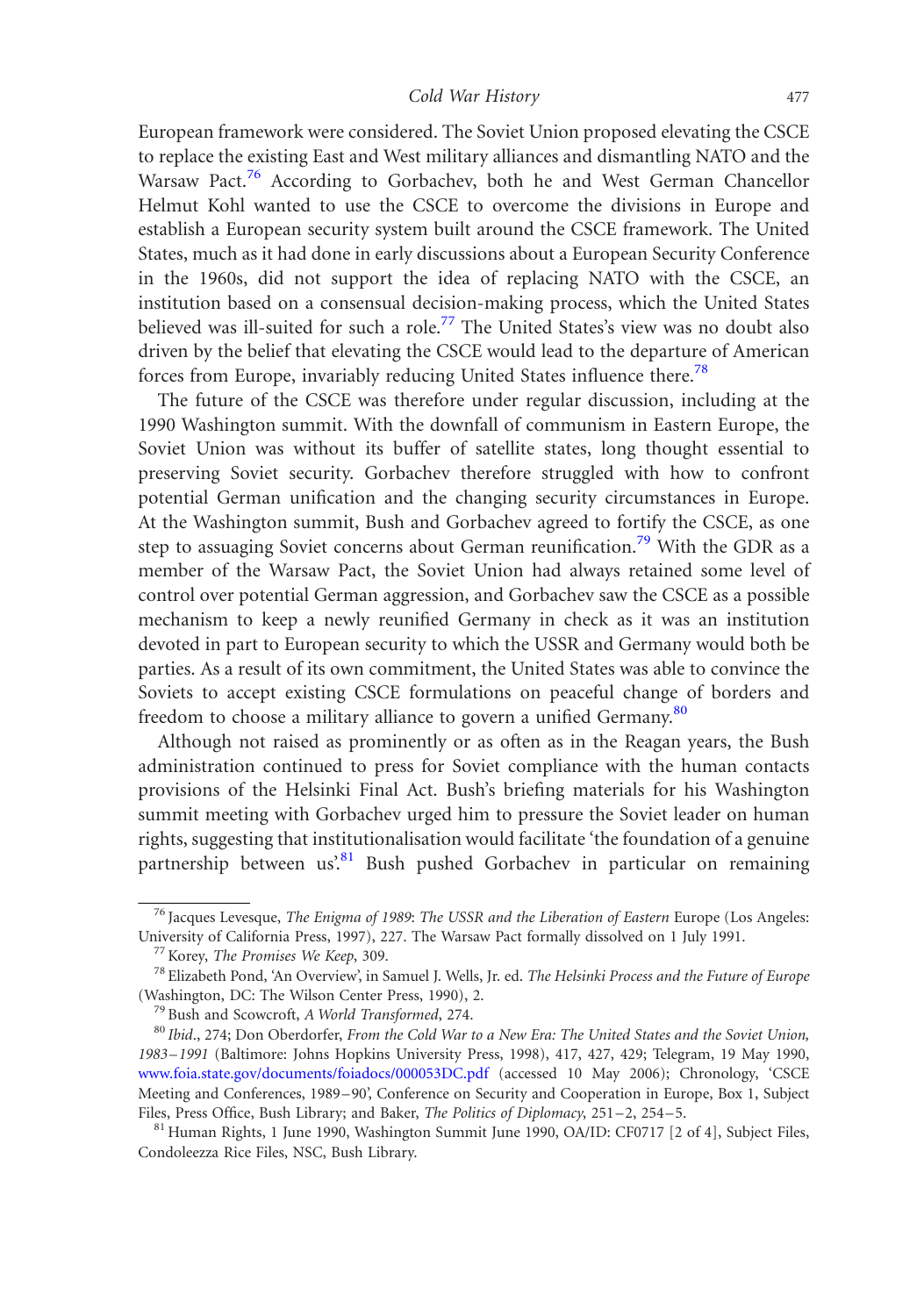refusenik and divided family cases and told Gorbachev that an emigration law needed to precede any Soviet-American trade agreement. $82$  Beyond the issue of replacing NATO, the United States was reluctant even to institutionalise the CSCE. Proponents asserted that it would allow the CSCE to address situations like the crisis in Yugoslavia better and, more broadly, would ensure the CSCE would have real authority in Europe.<sup>[83](#page-15-1)</sup> Kampelman, however, expressed concerns about such significant changes to the CSCE:

I believe that one of the strengths of the Helsinki process was the fact that it was not institutionalized. It does not have a staff; there is no building, there is a kind of informality about it that is not bureaucratized. I now hear discussions suggesting that should be changed. I look at institutions like UNESCO, and the idea of institutionalizing the Helsinki process becomes frightening. I doubt it can fulfill its goals in that format.<sup>[84](#page-15-2)</sup>

For years, CSCE diplomats had avoided saddling the CSCE with a heavy bureaucracy, but changing circumstances in Europe and a new potential role for the CSCE led some to think institutionalisation might be effective in ensuring adherence to Helsinki ideals. John Maresca, a United States diplomat involved with the CSCE since its inception, said: 'The Helsinki process is based on a loose amalgam of meetings. To grow and take on real importance, it needs to be more concrete and relevant to the everyday problems of Europeans.<sup>85</sup>

With the institutionalisation of the CSCE as a principal topic, the CSCE foreign ministers met in New York in October 1990 to prepare for a CSCE summit in Paris the following month.<sup>86</sup> Bush addressed the delegates gathered for the ministerial meeting in New York, touting the role of the CSCE in the transformation of Europe: 'Together we have brought about the end of Europe's division and set our eyes on a new Europe, whole and free ... There – in the human rights and fundamental freedoms set down in Helsinki 15 years ago – we find the cause and catalyst of what I call the Revolution of '89.' He also emphasised the CSCE's remaining centrality to Europe: 'Today – with that new Europe within reach – the CSCE remains central to all that Europe can become.['87](#page-15-5) Baker similarly praised the CSCE as the 'conscience of the continent'. At the same time, he was clear the United States would maintain its commitment to NATO.<sup>88</sup>

<span id="page-15-0"></span><sup>&</sup>lt;sup>82</sup> Press Themes: Washington Summit, 22 May 1990, [www.foia.state.gov/documents/foiadocs/1539.pdf](http://www.foia.state.gov/documents/foiadocs/1539.pdf) (accessed 22 May 2006); Notes, 2 June 1990, Folder 1, Box 109, James A. Baker III Papers; Bush to Summit Press Corps, May 1990, FO 006-06 Case No. 143344SS, White House Office of Record Management, Bush Library; and Beschloss and Talbott, At the Highest Levels, 217.<br><sup>83</sup> Baker, *The Politics of Diplomacy*, 258; and Pavel Pazchenko, *My Years with Gorbachev and* 

<span id="page-15-1"></span>Shevardnadze (University Park: The Pennsylvania State University Press, 1997), 160, 186.<br><sup>84</sup> Korey, *The Promises We Keep*, 354.<br><sup>85</sup> Ibid., 355.<br><sup>86</sup> Communiqué of the New York Meeting of the CSCE Foreign Ministers, 2 Oc

<span id="page-15-2"></span>

<span id="page-15-3"></span>

<span id="page-15-4"></span>Unprocessed, JBANC.<br><sup>87</sup> Press Release, Remarks by George Bush, 1 October 1990, CSCE NY Ministerial Meeting 'Statements',

<span id="page-15-5"></span>Box 45 Unprocessed, JBANC.<br><sup>88</sup> Baker, *The Politics of Diplomacy*, 231–2, 473.

<span id="page-15-6"></span>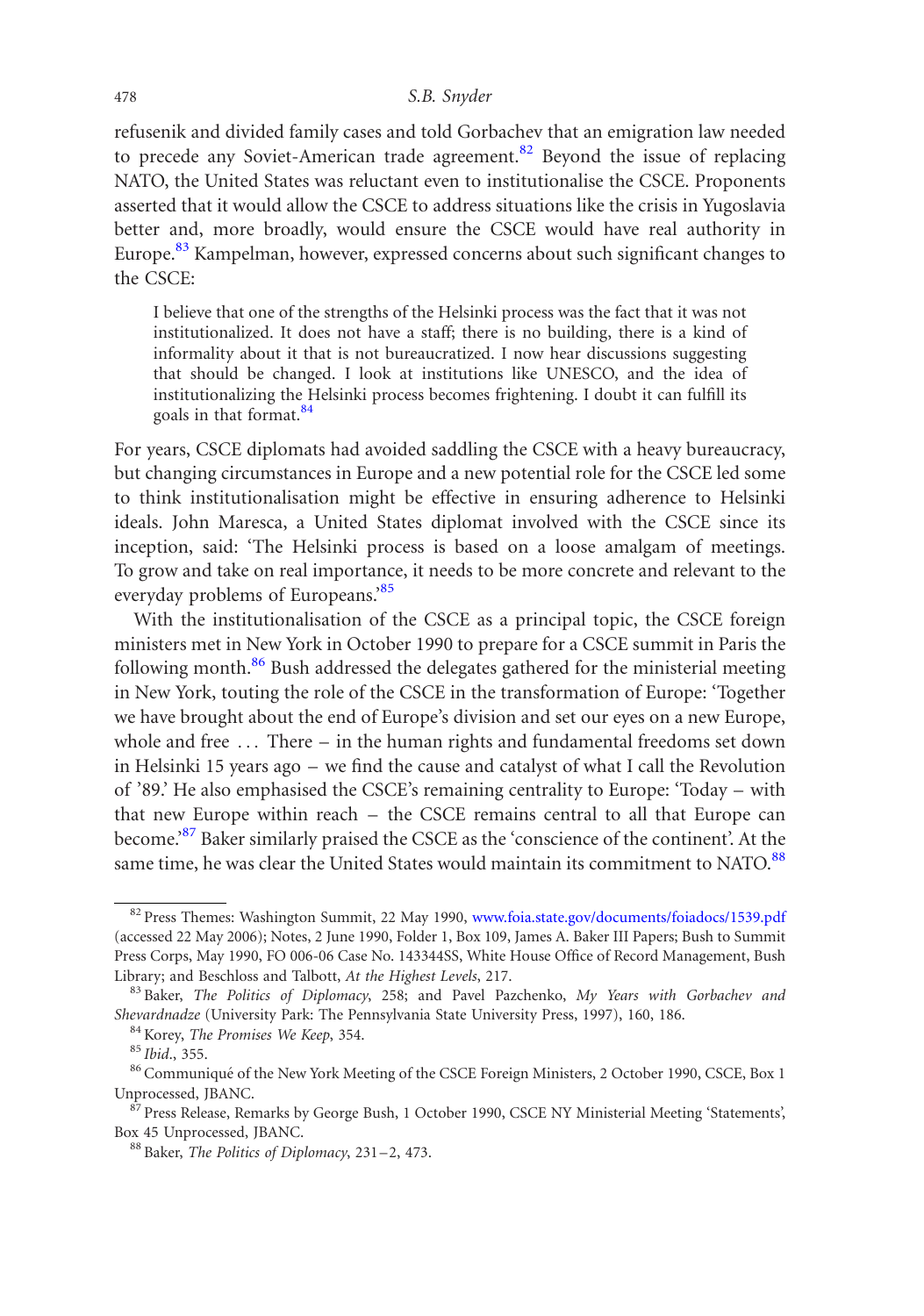The United States favoured NATO as its primary connection to Europe because, as Baker reports in his memoirs, he found the CSCE 'an extremely unwieldy and frustrating organisation'. Thus, it is understandable that he and Bush did not want to abandon the strong NATO alliance for the CSCE, which was untested and structurally weak, as the institution through which the United States pursued its interests in Europe.<sup>[89](#page-16-0)</sup> Nonetheless, Baker's and Bush's support for a stronger CSCE foretold their eventual acceptance of a small institutional bureaucracy for the CSCE.

## Paris summit

Given the fundamental transformation of Eastern Europe by 1990, Gorbachev and Shevardnadze pushed to move forward the CSCE summit, scheduled for 1992. Gorbachev writes that his idea was met with 'suspicion' at first, but eventually an interim summit was scheduled for Paris in November 19[90](#page-16-1).<sup>90</sup> At the summit opening, French President François Mitterrand noted the unique nature of the changes in Eastern Europe: 'It is the first time in history that we witness a change in depth of the European landscape which is not the outcome of a war or a bloody revolution.' He went on to say: 'For forty years we have had stability without freedom in Europe. Henceforth we want freedom with stability.<sup>'[91](#page-16-2)</sup> Bush wrote in his diary that the American speech at the CSCE Paris Summit was the 'shortest' with the exception of the head of the European Community, Jacques Delors. He wrote: 'We were supposed to speak for fifteen minutes, total. I was eight minutes. Said as much as the others and set an example.' It is possible to read some scepticism about the CSCE into Bush's pride at the brevity of his remarks, although Bush also cited a truism he learned in his days at the United Nations that 'the smaller the country, the longer the speeches.<sup>[92](#page-16-3)</sup> At Paris, which many CSCE observers regarded as marking the end of the Cold War, the sweeping shifts in the East-West relationship were formalised and, as Gorbachev noted, 'heralded a new, post-confrontational era in European history'.<sup>[93](#page-16-4)</sup> Representatives from all CSCE states signed two documents: the Charter of Paris for a New Europe and the Vienna Document on Confidence and Security

<span id="page-16-1"></span><span id="page-16-0"></span><sup>&</sup>lt;sup>89</sup> Ibid., 173.<br><sup>90</sup> Mikhail Gorbachev, *Memoirs* (New York: Doubleday, 1996), 515, 548; Bush and Scowcroft, *A World* Transformed, 407; and Heraclides, Security and Co-operation in Europe, 136; Speech By Mikhail S. Gorbachev to a plenary meeting of the Central Committee of the Communist Party of the Soviet Union, 9 December 1989, Vojtech Mastny, ed. The Helsinki Process and the Reintegration of Europe, 1986-1991 (New York: Institute for East–West Security Studies, 1992), 195.<br><sup>91</sup> Statement, Francois Mitterrand, 19 November 1990, Conference on Security and Cooperation in

<span id="page-16-2"></span>Europe, Box 1, Subject Files, Press Office, Bush Library; and Melvin Croan 'Germany and Eastern Europe', in Joseph Held, ed. The Columbia History of Eastern Europe in the 20<sup>th</sup> Century (New York: Columbia University Press, 1992), 388.<br><sup>92</sup> Bush, All the Best, 488.<br><sup>93</sup> Croan 'Germany and Eastern Europe', 388; and Gorbachev, *Memoirs*, 548.

<span id="page-16-3"></span>

<span id="page-16-4"></span>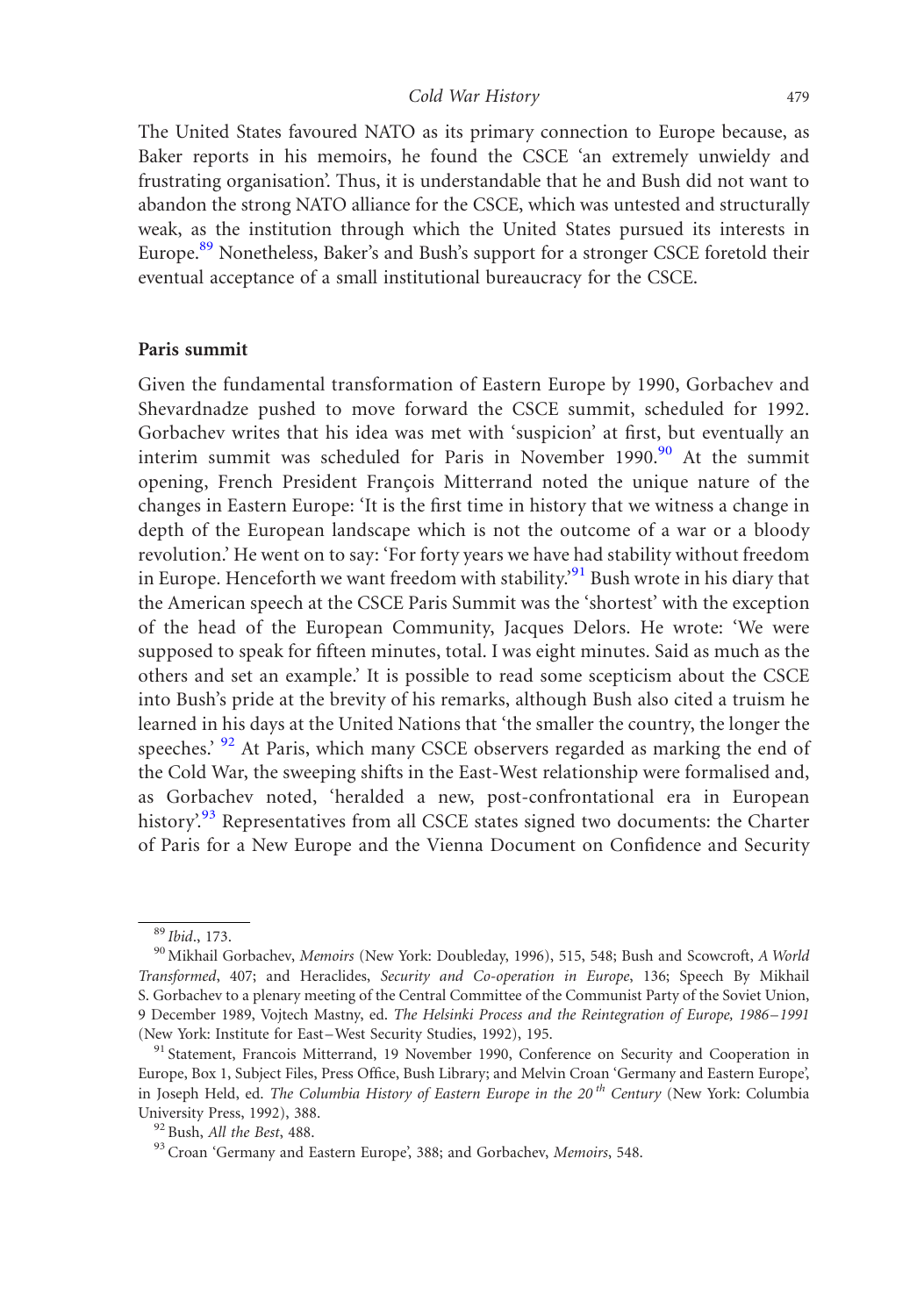Building Measures, which expanded and strengthened the CSBM terms agreed to at the Stockholm Conference in 1986.<sup>[94](#page-17-0)</sup> The charter declared: 'The era of confrontation and division of Europe has ended', and further emphasised the CSCE commitments to human rights, democracy, the rule of law, and market economics.<sup>[95](#page-17-1)</sup> It also established structures and institutions to develop the Helsinki process further, such as the formation of a Council of Ministers, Committee of Senior Officials, Secretariat, Parliamentary Assembly, Office for Free Elections, and Conflict Prevention Centre, but it did not establish a military alliance.<sup>[96](#page-17-2)</sup> The CSCE institutions represented an acknowledgement that although East-West conflict had dissipated, serious problems remained in Europe. Institutionalisation of the CSCE, which broadened its activities, was one of a number of steps taken to heal the former East-West divide in Europe.<sup>[97](#page-17-3)</sup>

Also at Paris, the NATO and Warsaw Pact states signed the Treaty on Conventional Armed Forces in Europe, which limited conventional forces in Europe and was described by a Bush administration official as 'probably the most ambitious arms control treaty ever concluded.<sup>[98](#page-17-4)</sup> The Joint Declaration of Twenty-Two States, which declared an end to East-West conflict between the two alliances, was also signed.<sup>[99](#page-17-5)</sup> After the important agreements on democracy and market economics signed at Copenhagen and Bonn, declaring an end to East-West military animosity suggested that the Cold War, if not completely over, was ending.

<span id="page-17-4"></span>Files, Press Office, Bush Library.<br><sup>99</sup> Joint Declaration of Twenty-Two States, Conference on Security and Cooperation in Europe, Box 1,

<span id="page-17-0"></span><sup>&</sup>lt;sup>94</sup> The negotiations that produced the Vienna Document on CSBMs had been in session since 9 March 1989 and were the second phase of the Stockholm conference held from 1984–1986.<br><sup>95</sup>Charter of Paris for A New Europe, November 1990, <http://www.osce.org/mc/39516> (accessed 9

<span id="page-17-1"></span>November 2012); and Rob Zaagman, 'The Second Basket of the CSCE: History, Helsinki-II and Afterwards', in Bloed, ed. The Challenges of Change, 181.<br><sup>96</sup>Charter of Paris for A New Europe, November 1990, <http://www.osce.org/mc/39516> (accessed 9

<span id="page-17-2"></span>November 2012); Press Briefing, 1 July 1992, National Security Council, Walter Kanskiner Trip Files 6/ 92-7/92 President's Trip to ...[8] Pre-Summit Prep., Box 2 of 5, 2000-1333-F, George Bush Library; and Commission on Security and Cooperation in Europe, 'The Conference on Security and Cooperation in Europe: An Overview of the CSCE Process, Recent Meetings and Institutional Development', February 1992; Heraclides, Security and Co-operation in Europe, 137; and Korey, The Promises We Keep, 357. At the same time, the United States advocated a slow process of institutionalisation and wariness about establishing too much bureaucracy due to its belief that much of the vibrancy of the CSCE was found in the involvement of NGOs and private individuals. Press Briefing Transcript, 14 November 1990, Conference on Security and Cooperation in Europe OA 6788, Box 6, Alpha File, Subject File, Fitzwater Files, Press Office, Bush Library. The Paris summit also set a schedule of meetings of foreign ministers every year and meetings of heads of state or government every two years. 97 Andrew J. Pierre, 'The United States and the New Europe', *Current History* 89:550 (November 1990): 354. 98 Press Briefing, 15 November 1990, Conference on Security and Cooperation in Europe, Box 1, Sub

<span id="page-17-3"></span>

<span id="page-17-5"></span>Subject Files, Press Office, George Bush Library; and Heraclides, Security and Co-operation in Europe, 144–5.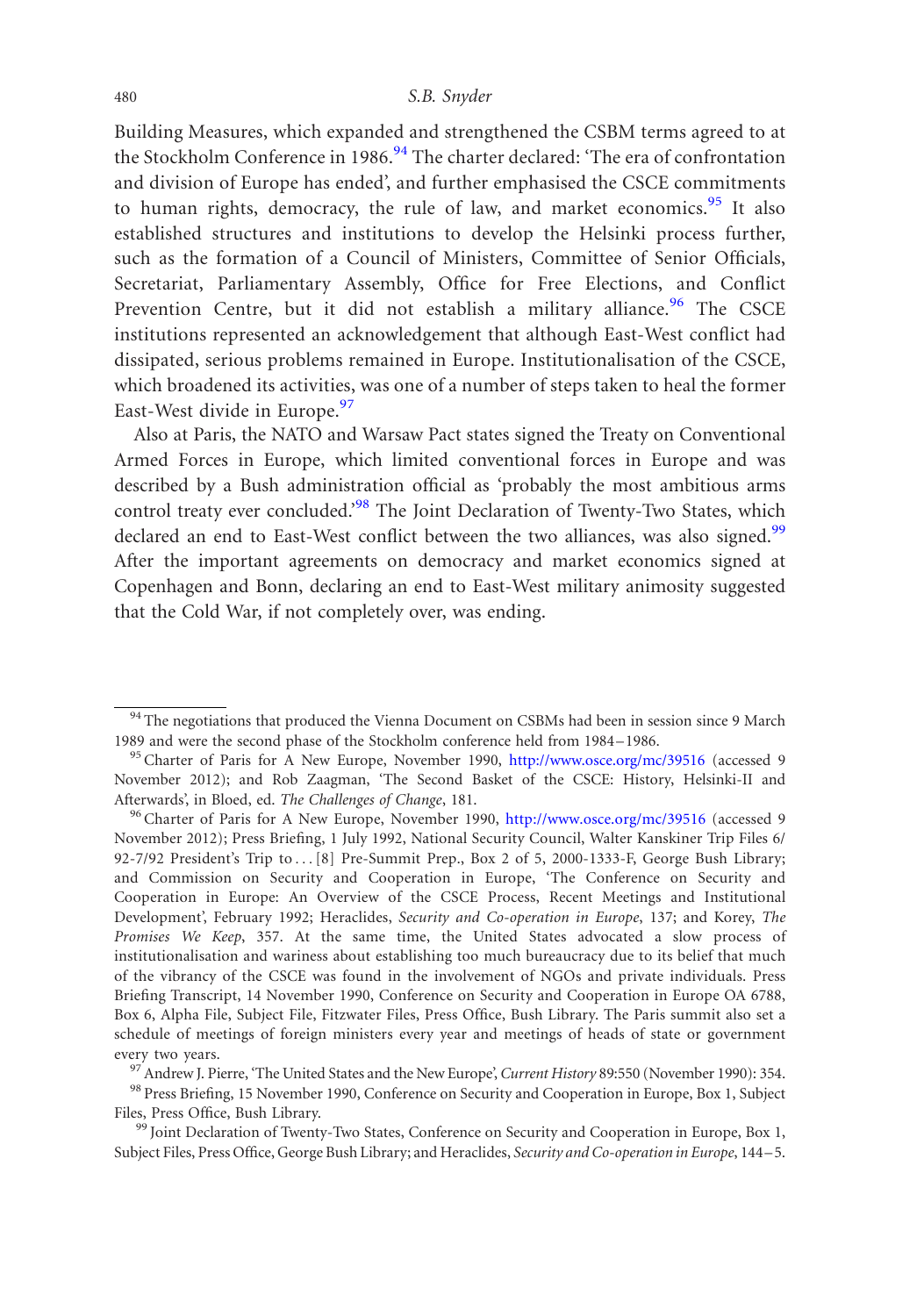# Accelerating change in Moscow and the CSCE

Despite widespread change, Bush remained conservative in his approach to the CSCE and the Soviet Union, suggesting it was not only the CSCE's 'unwieldy' nature that motivated his administration's continued commitment to NATO. Flying back from his 1991 visit to the Soviet Union, Bush wrote to Gorbachev: 'Perhaps some Ukrainians were disappointed, because they wanted to hear a clarion call for "independence now." My speech, instead, called for the Republics working matters out with the Center, stating that it is not for us to dictate regarding the internal affairs of the Soviet Union.<sup>'[100](#page-18-0)</sup> Bush's speech was derisively termed 'Chicken Kiev' by conservative columnist William Safire who characterised Bush as 'lectur[ing] Ukrainians against self-determination, foolishly placing Washington on the side of Moscow centralism and against the tide of history.['101](#page-18-1) Bush's cautious message was swiftly overtaken by events and specifically the conservative backlash he had feared.

Responding to Gorbachev's political and economic liberalisation as well as his approach to nationalist movements in some union republics, conservative forces in the USSR acted, initiating a coup while he was on holiday in the Crimea. Bush responded by garnering support for Gorbachev in the West and speaking with Russian Soviet Federated Socialist Republic President Boris Yeltsin to promise his political backing. 'We are making very clear to the coup plotters that there will not be normal relations with the United States as long as this illegal coup remains in effect', said Bush in a public statement.<sup>[102](#page-18-2)</sup> In the face of international uproar, domestic protests against the coup plotters, and the unwillingness of the military to act against the demonstrators, the coup collapsed and Gorbachev returned to Moscow to resume power, however briefly. In the aftermath of the August coup, Yeltsin told Bush he appreciated the 'tremendous moral support from you the last several days.['103](#page-18-3) Other Western states also rallied to bolster Gorbachev publicly.<sup>104</sup>

The long-awaited Moscow Conference on the Human Dimension opened in September 1991, three weeks after the failed coup, which overshadowed much of the meeting. In his opening speech, Gorbachev characterised the defeat of the coup as a triumph for human rights.<sup>[105](#page-18-5)</sup> Baker echoed Gorbachev in his opening statement: '[The] CSCE has no divisions of tanks. It has instead the moral authority that flows from [the Paris Charter] principles. But as we saw on the streets of this city three

<span id="page-18-1"></span>

<span id="page-18-3"></span><span id="page-18-2"></span>

<span id="page-18-0"></span><sup>&</sup>lt;sup>100</sup> Bush, *All the Best*, *George Bush*, 530.<br><sup>101</sup> William Safire, 'After the Fall', 29 August 1991 *New York Times*.<br><sup>102</sup> Parmet, *George Bush*, 495–6.<br><sup>102</sup> Memorandum of Conversation, 21 August 1991, USSR Coup Atte 012, Subject Files, R. Nicholas Burns Files, NSC, Bush Library.<br><sup>104</sup> The United States threatened to boycott the Moscow meeting, to open the following month, if the

<span id="page-18-4"></span>coup succeeded.<br><sup>105</sup> The Soviets questioned going forward with the Moscow meeting given the turmoil in the Soviet

<span id="page-18-5"></span>Union, but CSCE ambassadors in Moscow argued that it would offer support to the reforms undertaken by the Gorbachev government. Anatoly Chernyaev, My Six Years with Gorbachev (University Park: Pennsylvania State University Press, 2000), 390.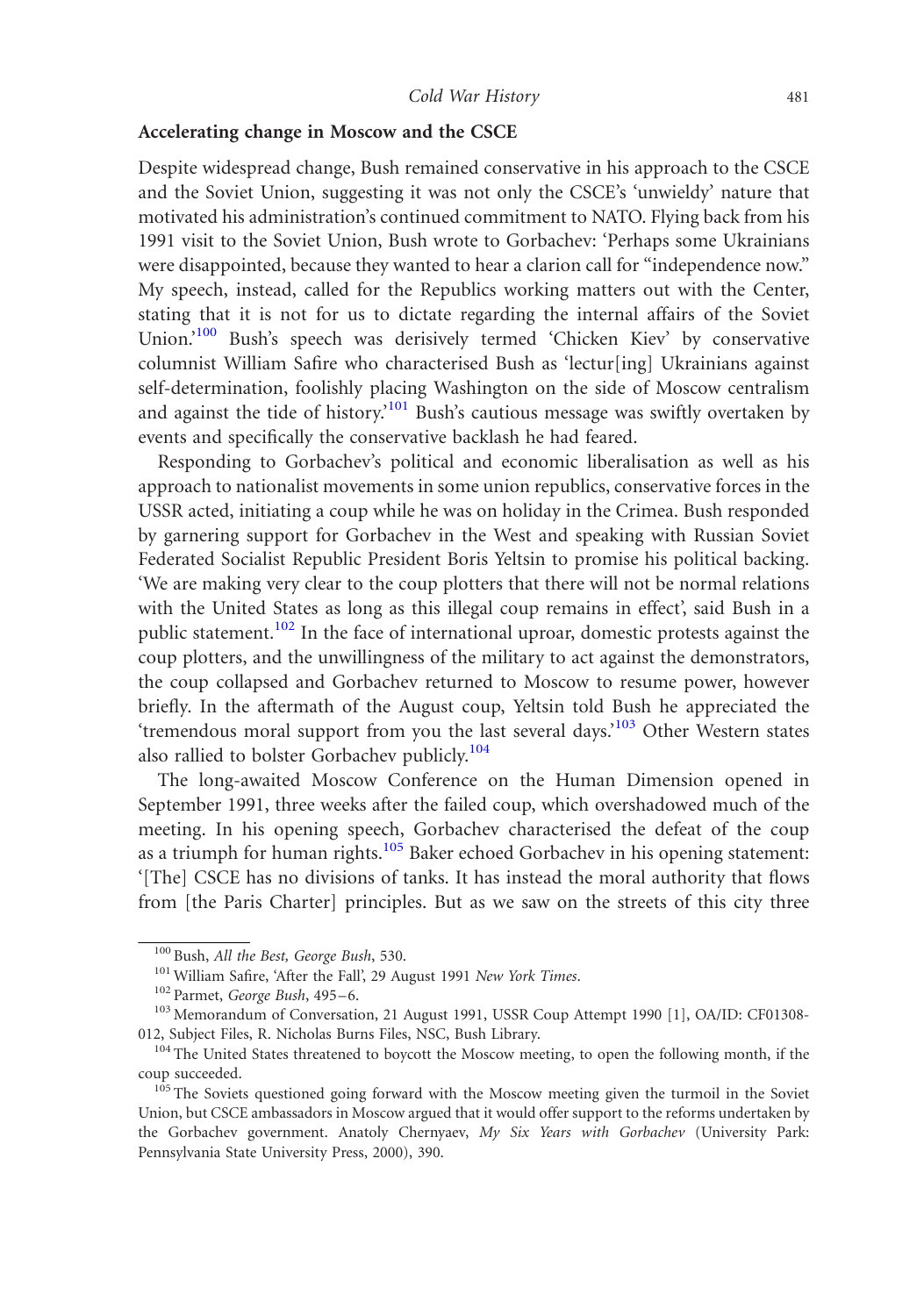weeks ago, at critical moments people armed with principles have overwhelmed tanks.<sup>106</sup> Most of the issues originally slated for discussion at the Moscow CHD, such as release of political prisoners and freedom to leave one's country, had been addressed in the earlier CHD meetings in Paris and Copenhagen and implemented in the intervening months. Instead, the Moscow conference closely examined the outbreak of nationalist tensions.[107](#page-19-1) One of the most significant concerns about a human rights meeting in Moscow had been access for NGOs, which had become increasingly part of the fabric of the CSCE to the conference and delegations. As it turned out, openness was not a problem once the meeting began, and there was a myriad of Soviet NGOs active in connection with the meeting.<sup>108</sup>

The Moscow document, like the text agreed to at Copenhagen, demonstrated how far acceptance of human rights had progressed in the previous years. The CSCE states noted continuing progress on Helsinki compliance but rising ethnic, national, and religious discrimination and violence. They expressed concern about human rights, democracy, and the rule of law as well as capital punishment, migrant workers, the protection of journalists and artistic freedom.<sup>[109](#page-19-3)</sup> United States delegate Thomas Buergenthal wrote: 'I would not have thought that Moscow could advance much beyond Copenhagen, but it clearly did.<sup>'[110](#page-19-4)</sup> Despite Buergenthal's claims, the commitments made in the Moscow document were not at the same level of significance as those agreed to at Copenhagen. The Moscow document expanded the human dimension mechanism, outlined an independent judiciary, addressed situations of public emergency such as a coup, and contained commitments on freedom of domestic travel, protections for journalists, preservation of cultural heritage and safeguards for migrant workers. It did not, however, fundamentally alter the nature of Europe as the Copenhagen document, with its robust commitment to pluralistic democracy, had done. At Moscow, new, important commitments were made, but none that rose to the level of the political content of

<span id="page-19-1"></span>

<span id="page-19-0"></span><sup>&</sup>lt;sup>106</sup>Korey, *The Promises We Keep*, 393.<br><sup>107</sup>CSCE/CHDM.33, 25 September 1991, OSCE Archives; CSCE/CHDM.36, 25 September 1991, ibid; CSCE/CHDM.37, 26 September 1991, ibid; CSCE/CDHM.46, 26 September, ibid; CSCE/CHDM.47, 26 September 1991, ibid; and Jeri Laber, The Courage of Strangers: Coming of Age with the Human Rights Movement. New York: Public Affairs, 2002), 365.<br><sup>108</sup> DeConcini and Hoyer to Petrovskiy, 14 June 1991, Box 36, Max M. Kampelman Papers; and Laber,

<span id="page-19-2"></span>

<span id="page-19-4"></span>

<span id="page-19-3"></span>The Courage of Strangers, 366–9.<br><sup>109</sup>CSCE/CHDM.49/Rev.1, 3 October 1991, OSCE Archives.<br><sup>110</sup>Korey, *The Promises We Keep*, 414. Soviet Minister for Foreign Affairs Boris D. Pankin reminded delegates of the long and troubled course of the Moscow conference proposal: 'The doubts about how sound was our choice of Moscow as the venue for the finale of the all-European symphony on the theme of the human dimension in modern politics continued to haunt our offer to convene this Meeting in the Soviet Union since the time when that offer was made five years ago in November 1986. And we today have every reason to feel gratified that the holding of the Meeting at this juncture of transition has justified our confidence in the powerful democratic potential of our people and in its commitment to the ideals of freedom, justice and human dignity.' Statement, Boris Pankin (USSR), CSCE, Conference on the Human Dimension Moscow – Statements, 1991 [2 of 2], Box 10, OSCE/CSCE Files, Records of the International Helsinki Federation for Human Rights, Open Society Archives.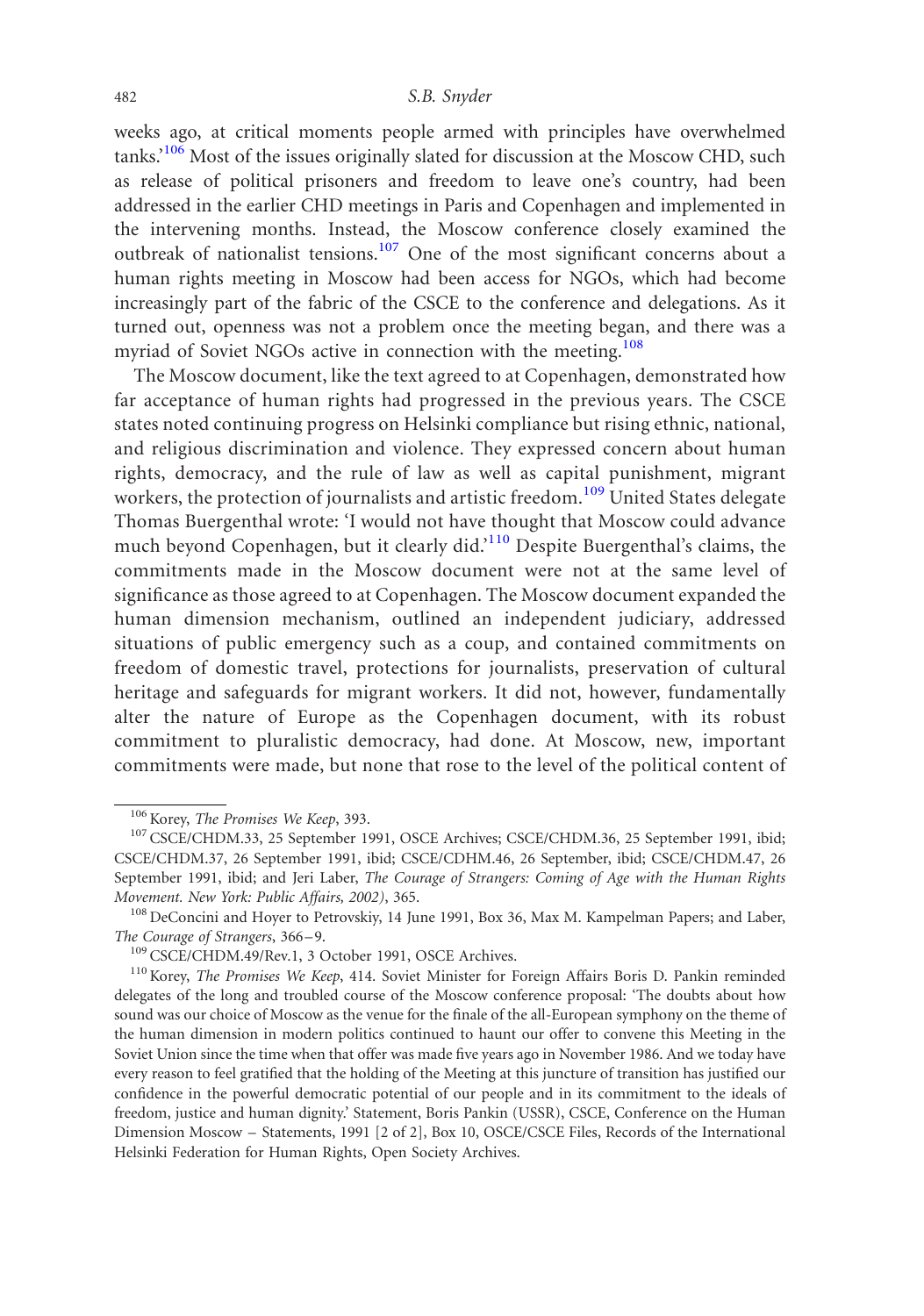the Copenhagen agreement. By the close of the Moscow CHD, it was increasingly clear that the CSCE was no longer dominated by blocs or superpowers. Former communist states were using the forum to turn westward, assert their place in Europe, and forge the types of East-West connections that Western European proponents of the CSCE had initially hoped it would facilitate. In many ways, the Bush administration had missed its opportunity to use the CSCE for its purposes or to assert its leadership of the evolving body.

# Conclusion

As if making their way through a checklist, Bush administration officials repeatedly raised exit visas, divided families, and other traditional CSCE issues in their meetings with Soviet leaders.<sup>[111](#page-20-0)</sup> They were not, however, activists in this respect. Even when the personnel remained the same, such as with Assistant Secretary of State for Human Rights and Humanitarian Affairs Richard Schifter who was held over from the Reagan administration, the pace of the representations seemed slower. For example, Schifter wrote to Helsinki Watch Executive Director Jeri Laber to highlight his continuing involvement in Soviet human rights issues and pointed out that he had travelled to Moscow twice in 1991. In the first half of 1988, however, he had estimated that American and Soviet officials were meeting every six weeks to discuss human rights issues.<sup>[112](#page-20-1)</sup> As mentioned earlier, this divergence owes something to the White House's level of commitment to human rights. More predominant, however, was the outlook of the president and his vision for the CSCE.

Given the state of availability of records at the Bush Library, some of these conclusions may warrant further revision. $113$  The source base of this paper, however, leads to the conclusion that the Bush administration's distance from CSCE mechanisms and traditional issues are rooted in two factors: Bush's conservative preference for stability over transformation and low prioritisation of human rights. Bush and his advisors careened from one formulation to the next, never setting on a lasting approach to this rapidly changing world. Importantly, none outlined administration policy toward the Helsinki process or on human rights. My research suggests that Bush did not seek to transform Europe or the Cold War order. Rather,

<span id="page-20-0"></span><sup>&</sup>lt;sup>111</sup> For example, Baker repeatedly reported that he had raised issues such as emigration in his bilateral conversations with Shevardnadze. Press Release, 7 March 1989, Folder 10, Box 157, James A. Baker III Papers; Press Release, 12 May 1989, Folder 17, Box 158, ibid; and Press Release, 26 September 1989, Folder

<span id="page-20-1"></span><sup>32,</sup> Box 159, ibid.<br><sup>112</sup> Schifter to Laber, 18 October 1991, New York – United States – Foreign Policy – USSR – Correspondence (1991–1992), Box 21, Country Files, Chris Pancio Files, Record Group 7, Human Rights Watch Records, Center for Human Rights Documentation and Research, Rare Book and Manuscript Library, Columbia University Library; and Anatoly Adamishin and Richard Schifter, Human Rights, Perestroika, and the End of the Cold War (Washington, DC: United States Institute of Peace Press, 2009),

<span id="page-20-2"></span><sup>144, 149.</sup>  $1413$  Considerable progress has been made in releasing Bush administration records since Executive Order 13489 eased access to presidential papers, but much work remains.